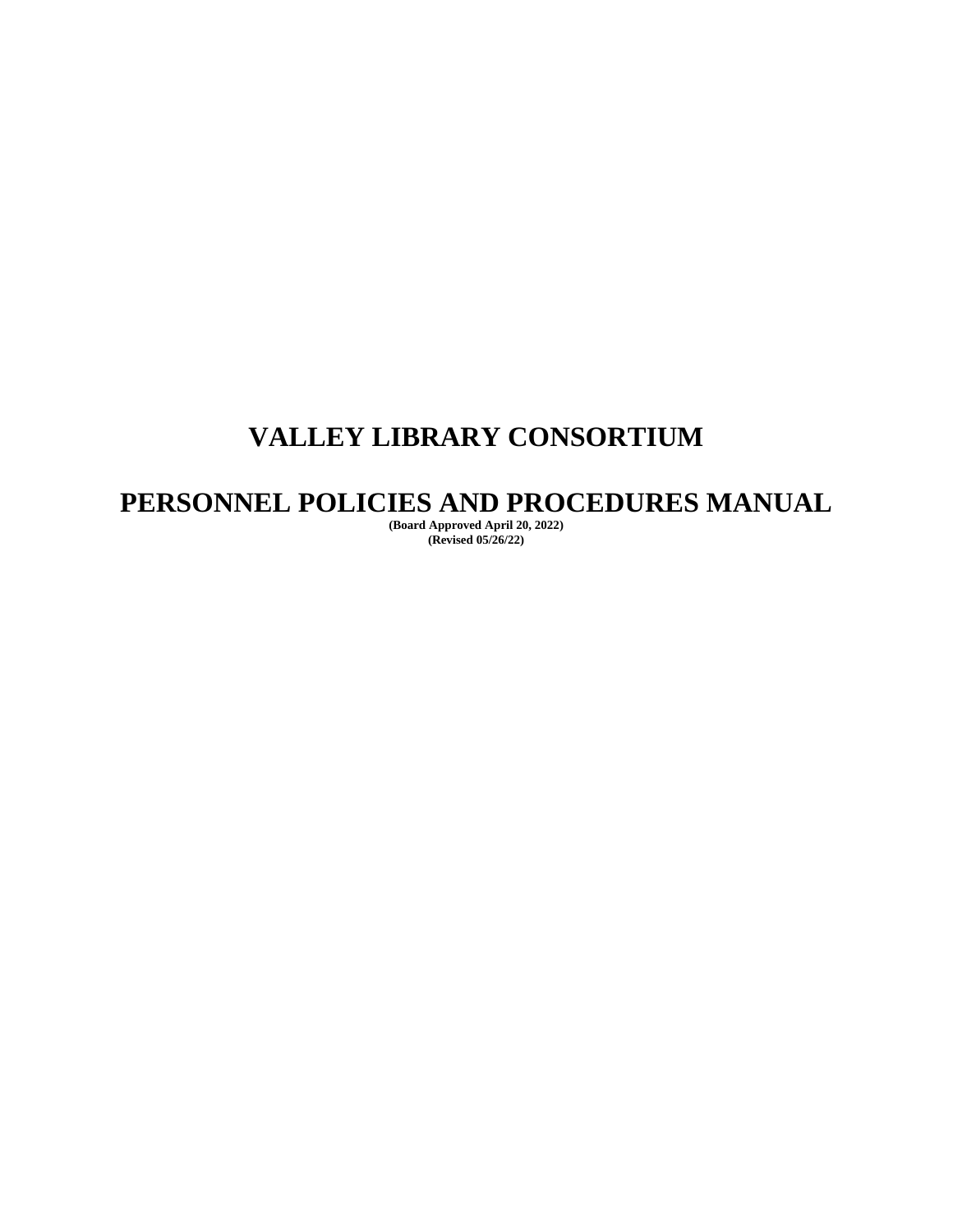# **VALLEY LIBRARY CONSORTIUM PERSONNEL POLICIES AND PROCEDURES MANUAL**

# **Table of Contents**

| <b>SECTION</b> |      | <b>TOPIC</b>                           | <b>PAGE</b> |
|----------------|------|----------------------------------------|-------------|
| 0.0            |      | <b>DEFINITIONS</b>                     | $1 - 2$     |
|                | 0.1  | Applicant                              |             |
|                | 0.2  | <b>Board</b>                           |             |
|                | 0.3  | Classification                         |             |
|                | 0.4  | <b>Continuous Service</b>              |             |
|                | 0.5  | <b>Contractual Employee</b>            |             |
|                | 0.6  | <b>Executive Director</b>              |             |
|                | 0.7  | <b>Exempt Employee</b>                 |             |
|                | 0.8  | <b>Full Time Regular Employee</b>      |             |
|                | 0.9  | <b>Job Description</b>                 |             |
|                | 0.10 | <b>Minimum Qualifications</b>          |             |
|                | 0.11 | Nonexempt Employees                    |             |
|                | 0.12 | Part Time Regular Employee             |             |
|                | 0.13 | Position                               |             |
|                | 0.14 | Promotion                              |             |
|                | 0.15 | Temporary Employee                     |             |
|                | 0.16 | Transfer                               |             |
| 1.0            |      | <b>INTRODUCTION</b>                    | $2 - 3$     |
|                | 1.1  | Purpose                                |             |
|                | 1.2  | <b>Equal Employment Opportunity</b>    |             |
|                | 1.3  | Interpretations of Manual's Provisions |             |
|                | 1.4  | Scope                                  |             |
|                | 1.5  | Contacts                               |             |
|                | 1.6  | Revision                               |             |
|                | 1.7  | At Will Employment Relationship        |             |
|                | 1.8  | <b>Personnel Director</b>              |             |
|                | 1.9  | <b>Confidential Nature of Manual</b>   |             |
| 2.0            |      | <b>SELECTION</b>                       | $3 - 5$     |
|                | 2.1  | <b>Selection Policy</b>                |             |
|                | 2.2  | Size of Work Force                     |             |
|                | 2.3  | Recruitment                            |             |
|                | 2.4  | Applications                           |             |
|                | 2.5  | <b>Handicapped Persons</b>             |             |
|                | 2.6  | Screening                              |             |
|                | 2.7  | Interviews                             |             |
|                | 2.8  | <b>Personnel Records</b>               |             |
|                |      |                                        |             |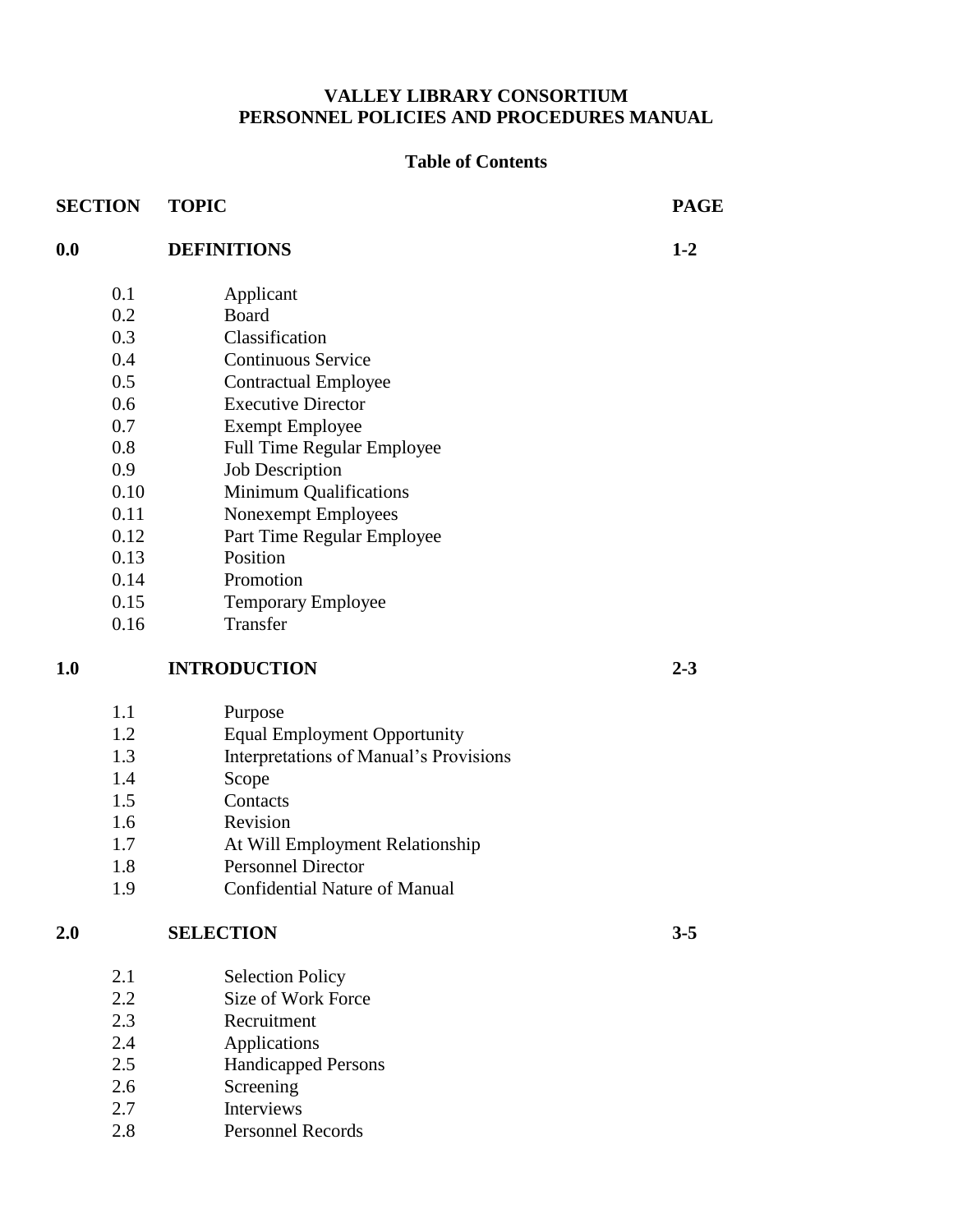# 2.9 Hiring Decision

# **3.0 EMPLOYMENT 5-8**

- 3.1 Orientation
- 3.2 Introduction Period
- 3.3 Performance Evaluation 3.4 Length of Service
- 3.5 Loss of Length of Service
- 3.6 Standards of Conduct
- 3.7 Unacceptable Activities
- 3.8 Transfers and Promotions
- 3.9 Layoff and Recall to Work from Layoff

# **4.0 HOURS OF WORK 8-9**

- 4.1 Standard Work Day and Week
- 4.2 Recording of Hours
- 4.3 Lunch Breaks/Dinner Breaks
- 4.4 Rest Breaks
- 4.5 Absence
- 4.6 Tardiness
- 4.7 Overtime Work and pay
- 4.8 Severe Weather

# **5.0 COMPENSATION 9-10**

- 5.1 Compensation of Employees
- 5.2 Job Descriptions
- 5.3 Pay Plan
- 5.4 Computation of Length of Service
- for Pay Adjustment Purposes
- 5.5 Payroll Periods
- 5.6 Wage Advances
- 5.7 Severance Pay

# **6.0 SAFETY 10**

# **7.0 EMPLOYEE GUIDELINES 10-13**

- 7.1 Political Activity
- 7.2 Personal Phone Calls
- 7.3 Collections, Solicitations
- 7.4 Petitions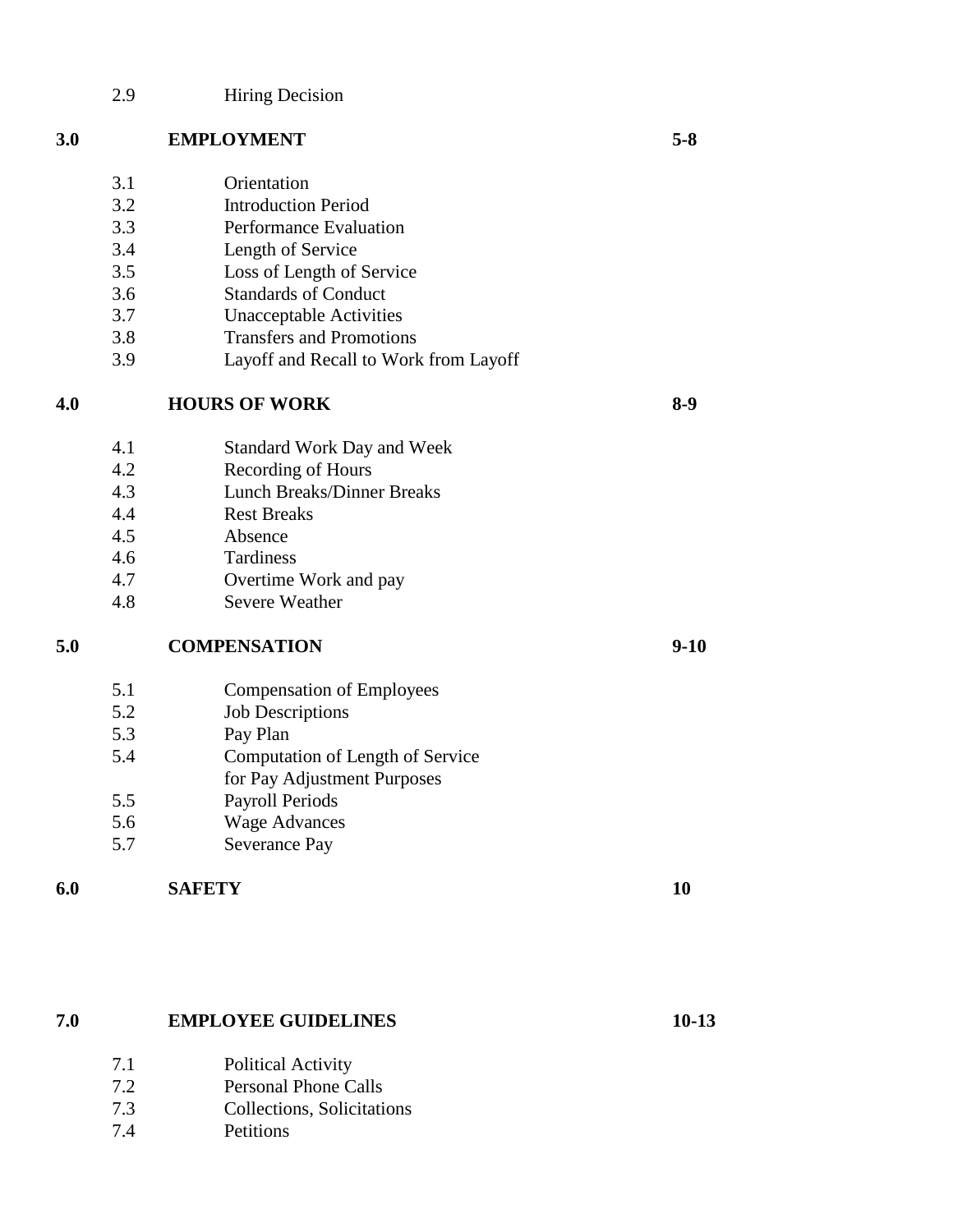- 7.5 Personal Mail
- 7.6 Outside Employment Full-time Employees
- 7.7 Gifts and Gratuities
- 7.8 Personal Use of Consortium Equipment
- 7.9 Consortium Security
- 7.10 Employment of Relatives
- 7.11 Confidential Information

# **8.0 MISCONDUCT 13-17**

- 8.1 Purpose of Guidelines to Conduct
- 8.2 Guidelines for Employee Conduct
- 8.3 Harassment, Policy Prohibiting

# **9.0 DISPUTE OR PROBLEM RESOLUTION PROCEDURE 16-17**

- 9.1 Purpose
- 9.2 Eligibility
- 9.3 Definition of Problem or Dispute
- 9.4 Procedure
- 9.5 Representation
- 9.6 Group Problem or Complaint
- 9.7 Freedom From Reprisal

10.1 Resignation

- 10.2 Discharge
- 10.3 Death
- 10.4 Exit Interview

# **11.0 TRAVEL 18-19**

- 11.1 Mileage
- 11.2 Lodging
- 11.3 Meals
- 11.4 Gratuities
- 11.5 Other Expenses
- 11.6 Travel Vouchers
- 11.7 Travel Advance
- 11.8 Reimbursement for Spouses or Other Individuals

# **12.0 EMPLOYEE BENEFITS 19-28**

- 12.1 Vacation
- 12.2 Holidays
- 12.3 Personal Days
- 12.4 Accumulated Sick Days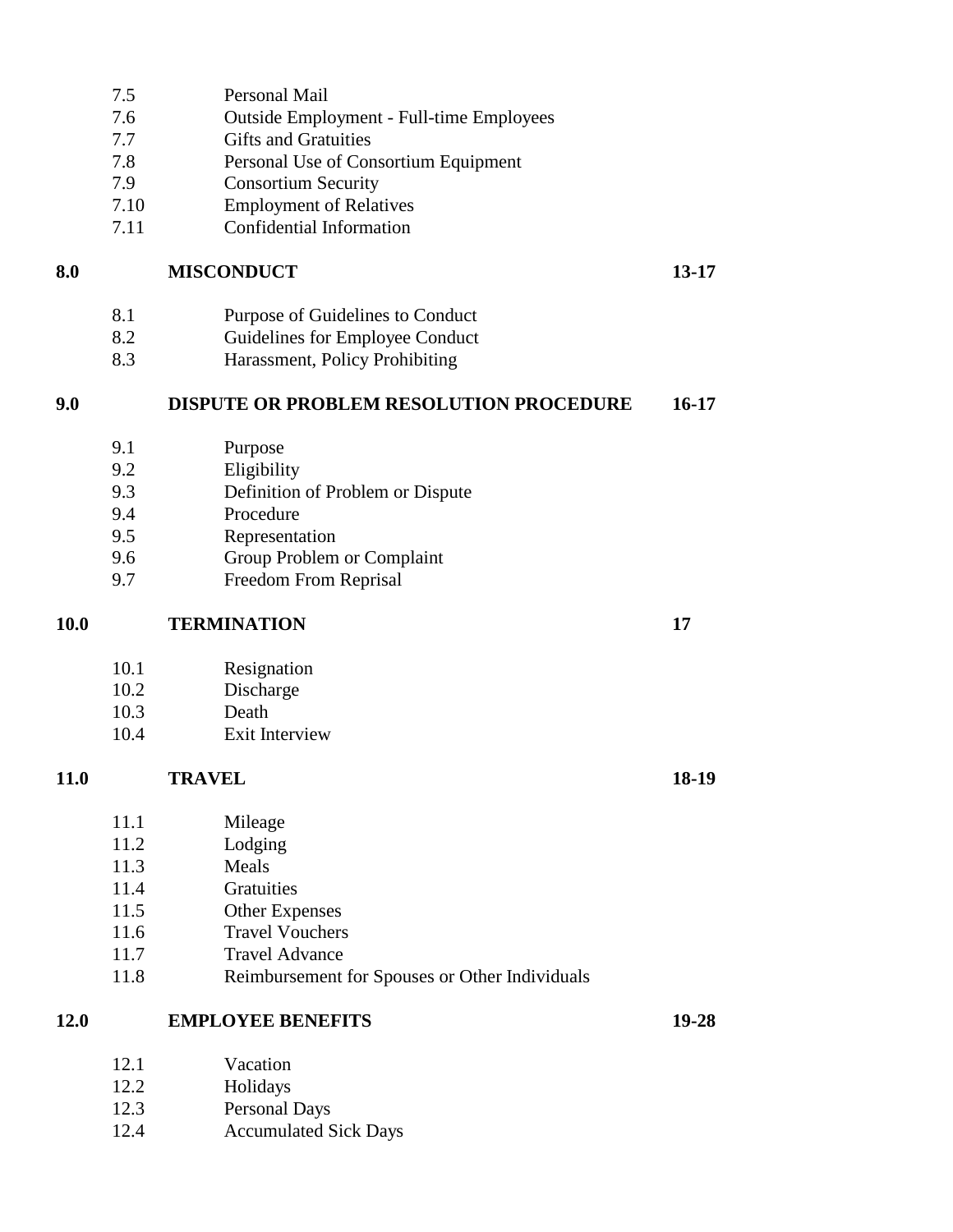| <b>Bereavement Leave</b>        |
|---------------------------------|
| <b>Military Leave</b>           |
| <b>Jury Duty</b>                |
| Leaves of Absence               |
| Family and Medical Leave Act    |
| Insurance                       |
| Worker's Compensation Insurance |
| Retirement/Pension              |
| Staff Room                      |
| Suggestions                     |
| Publications                    |
| Training                        |
| <b>Legal Proceedings</b>        |
|                                 |

# **APPENDIX**

| Appendix A | Notice to Job Applicants                                                                                |               |
|------------|---------------------------------------------------------------------------------------------------------|---------------|
| Appendix B | Holidays                                                                                                | ii            |
| Appendix C | Employee Acknowledgment of Receipt of Manual                                                            | $\cdots$<br>Ш |
| Appendix D | Report - Complaint of Potential Violation of Company<br><b>Policy Against Discriminatory Harassment</b> | 1V            |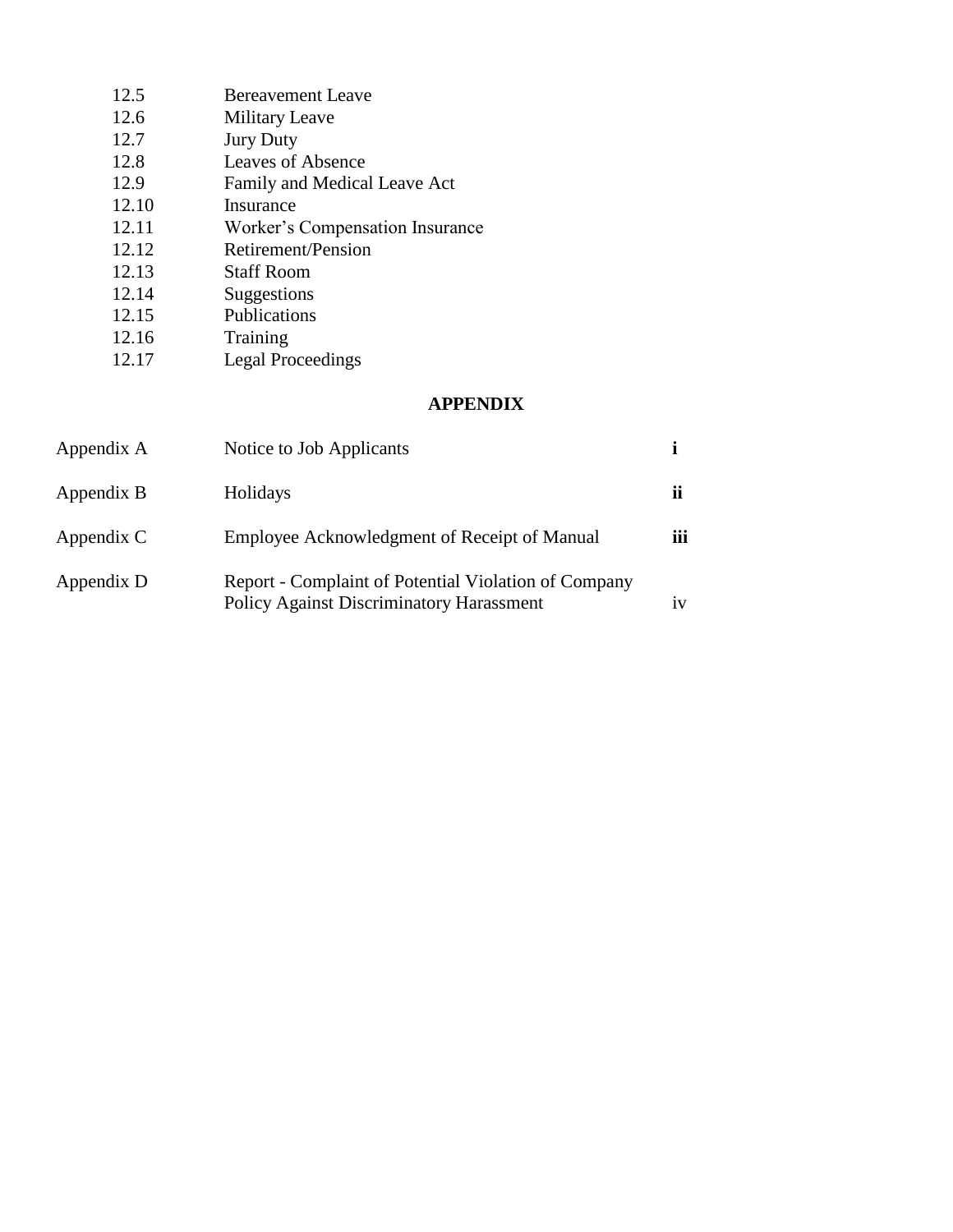## **VALLEY LIBRARY CONSORTIUM PERSONNEL POLICIES AND PROCEDURES MANUAL**

### **0.0 DEFINITIONS**

The words and phrases below have the following meanings for this PERSONNEL POLICIES AND PROCEDURES MANUAL; Consortium refers to the Valley Library Consortium:

- **0.1 Applicant**. A person who has filed an application or submitted a resume for consideration of employment with the Consortium.
- **0.2 Board**. Refers to the governing body of the Valley Library Consortium consisting of seven (7) directors.
- **0.3 Classification**. A position or group of positions defined by detailed specifications as to duties, responsibilities, experience, training, educational background required and designated by a title indicative of the type of work.
- **0.4 Continuous Service**. Service from the date an employee last began work for the Consortium uninterrupted by termination or resignation for any reason.
- **0.5 Contractual Employee**. A person who is hired by the Consortium and whose terms and conditions of employment, including wages and fringe benefits, are subject to the terms and provisions of an exclusive employment contract or agreement entered into between the employee and the Consortium.
- **0.6 Executive Director**. The person employed by the Board to act as the chief executive officer of the Consortium with powers, duties, and responsibilities as delegated to him/her by the Board as allowed under applicable Michigan Law.
- **0.7 Exempt Employee**. Consortium executive, administrative, or professional employee who, because of duties and responsibilities, salary and job provisions of the Michigan Minimum Wage Laws and Federal Fair Labor Standards Act.
- **0.8 Full-Time Regular Employee**. An employee who is employed by the Consortium for an indefinite period of time and who is normally and regularly scheduled to work at least forty (40) hours per week.
- **0.9 Job Description**. A written listing of a position's duties, responsibilities, qualifications and skill requirements.
- **0.10 Minimum Qualifications**. Minimum job related hiring or promotional standards for each position established by the Consortium Personnel Committee that must be met by an applicant prior to placement or promotion. These standards may include, but are not necessarily limited to: education, training, previous work experiences with the Consortium or with other employers, licenses, or special certification.
- **0.11 Nonexempt Employee**. A Consortium employee who is not exempted from coverage under applicable overtime provisions of the Michigan Minimum Wage Laws or Federal Fair Labor Standards Act.
- **0.12 Part-Time Regular Employee**. An employee who is employed by the Consortium for an indefinite period of time and who is normally and regularly scheduled to work less than forty (40) hours per week, but at least 20 hours per week.
- **0.13 Position**. Group of current duties and responsibilities assigned by the Executive Director and specified under the job description for the position, and which requires the full-time, or part-time, or temporary employment of one (1) person.
- **0.14 Promotion**. The moving of an employee from one (1) position to another position with greater responsibilities and more difficult duties, with a higher rate of pay than the previous position.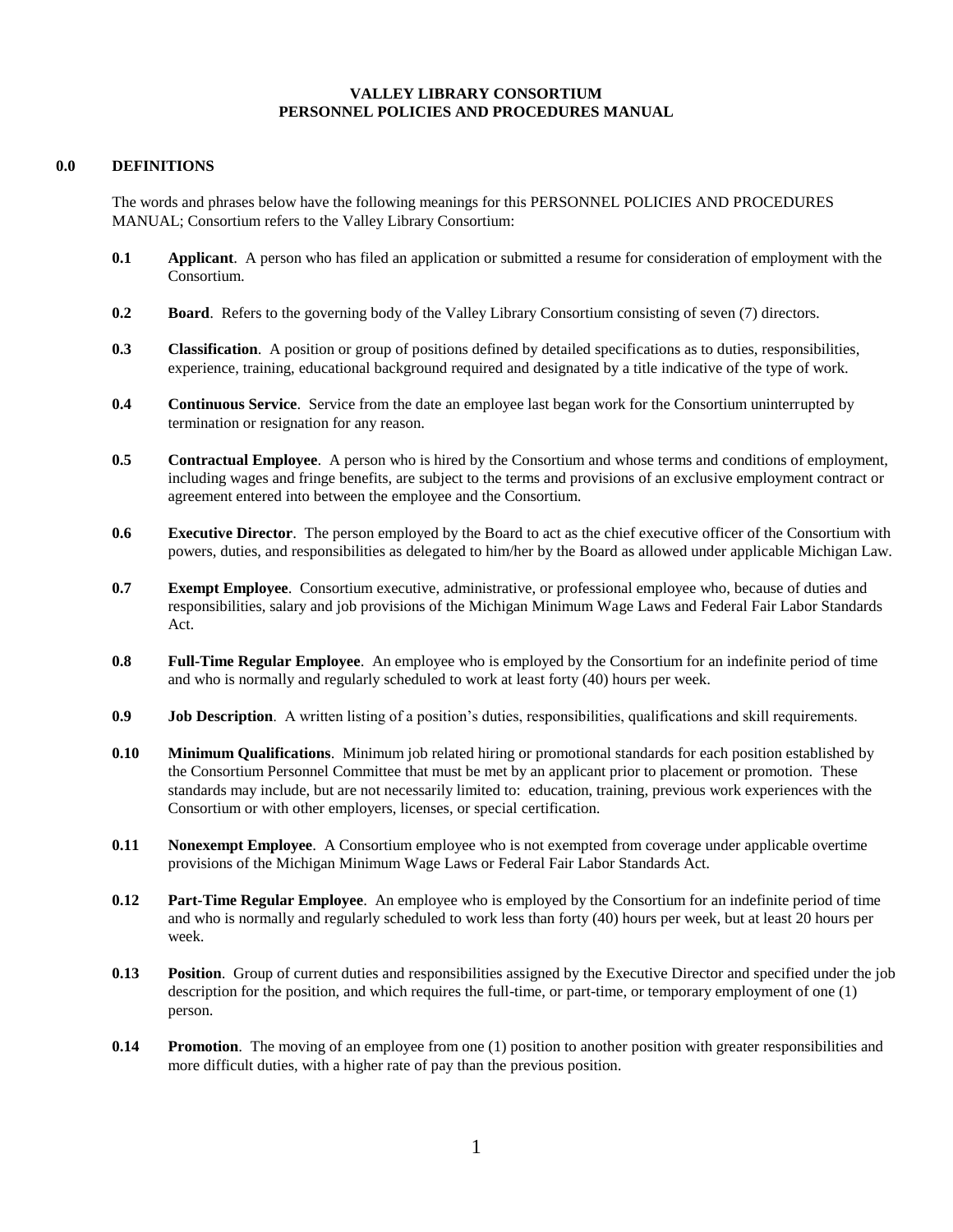- **0.15 Temporary Employee**. An employee who is employed for a temporary period of time and who may be scheduled to work irregular hours daily or weekly, or to work up to forty (40) hours per week during the temporary period of employment.
- **0.16 Transfer**. The movement of an employee to a position of similar or lesser responsibility and equivalent or less duties, with the same or lower rate of pay than the position from which transferred.

# **1.0 INTRODUCTION**

### **1.1 Purpose**

The purpose of this manual is to establish personnel policies and procedures pertaining to the orderly operation of the Consortium. The policies and procedures contained in this manual are guidelines and, as such, they do not constitute nor are they to be construed as constituting a contract of employment existing between any employee and/or the employees of the Consortium. The Consortium, at its sole option, may change, delete, suspend or discontinue any part or parts of the policies in this Manual at any time without prior notice. Any such action shall apply to existing as well as future employees with continued employment being the consideration between the employer and employee. Employees may not accrue eligibility for monetary benefits (provided for in writing) that they have not earned through actual time spent at work. Employees shall not accrue eligibility for any benefits, rights, or privileges beyond the last day worked. No one other than the Consortium Board may alter or modify any of the policies in this Manual. No statement or promise by a supervisor, manager, or department head may be interpreted as a change in policy nor will it constitute an agreement with an employee.

Should any provision in this Employee Manual be found to be unenforceable and invalid, such finding does not invalidate the entire Employee Manual, but only the subject provision.

#### **1.2 Equal Employment Opportunity**

The Consortium is an equal opportunity employer whose policy is to select personnel and conduct all personnel activities without regard to religion, race, sex, color, national origin, age, height, weight, marital status, or handicap condition. (Refer to Section 2.5 for further information regarding handicaps.)

#### **1.3 Interpretations of Manual's Provisions**

Until further notice, specific exceptions to and day to day interpretations of these policies and procedures may be made by the Executive Director and will be in writing over his/her signature.

# **1.4 Scope**

These Personnel Policies and Procedures apply to all employees of the Consortium. These Personnel Policies and Procedures do not apply to outside contractors who are providing services through contractual agreement with the Consortium as they are not considered employees of the Consortium.

# **1.5 Contracts**

Where provisions of this manual differ from the provisions of an existing individual written employment contractual agreement between the Consortium and an employee of the Consortium, the provisions of such contract will control. All other provisions of this manual shall apply.

#### **1.6 Revision**

The Board reserves solely unto itself the right, in its sole discretion, to amend, change, alter, add to, delete from, or to completely abolish any or all of the provisions contained in this Personnel Policies and Procedures Manual at any time.

#### **1.7 At Will Employment Relationship**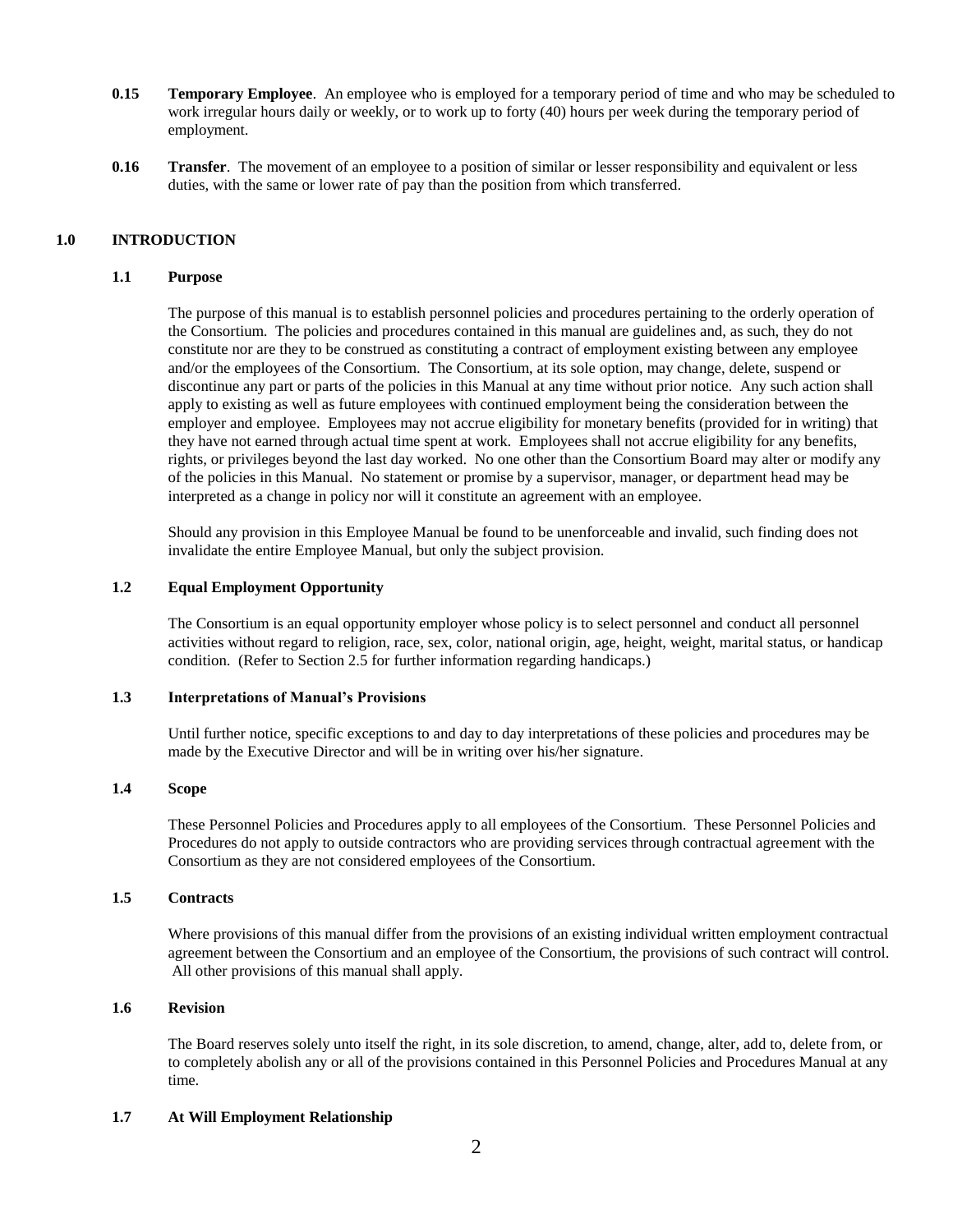The only things required for employment, compensation, advancement, and benefits are performance and a good team attitude; however, all employment at the Consortium is "at will." In other words, the employee can terminate employment with us at any time, for any or no reason whatsoever, with or without cause or justification, and with or without any prior notice or warning - the Consortium reserves the same right and option.

#### **1.8 Personnel Director**

The Executive Director shall have responsibility for establishing, maintaining, and coordinating all personnel functions and actions.

#### **1.9 Confidential Nature of Manual**

This manual is the property of the Consortium and is copyrighted. It is a confidential and proprietary document of the Consortium, which is not to be copied. It is for the exclusive use of Consortium personnel.

### **2.0 SELECTION**

#### **2.1 Selection Policy**

It shall be the policy of the board to recruit and select the most qualified person for the position of Executive Director of the Consortium.

# **2.2 Size of Work Force**

The Board is responsible for the creation of all positions consistent with needs and budgetary limitations. The Board is responsible for initiating layoffs and ordering recalls, based upon the recommendations of the Executive Director.

#### **2.3 Recruitment**

The Executive Director shall be responsible for the recruitment of all Consortium personnel, consistent with the Consortium's selection policy.

In order to attract qualified applicants for employment openings, the following procedures shall be followed:

- a. There will be a public posting of the vacant or new position to all Consortium members.
- b. Concurrent with the public posting, positions may be recorded with the other agencies and/or organizations dealing with the employment.

The Executive Director shall be responsible for the development and preparation of the job notices and advertisements. Posted job notices shall contain the job title, job summary, minimum qualifications and the phrase, "an equal opportunity employer."

#### **2.4 Applications**

Persons desiring employment with the consortium may be asked to complete an application and/or to submit a resume to the Executive Director.

# **2.5 Handicapped Persons**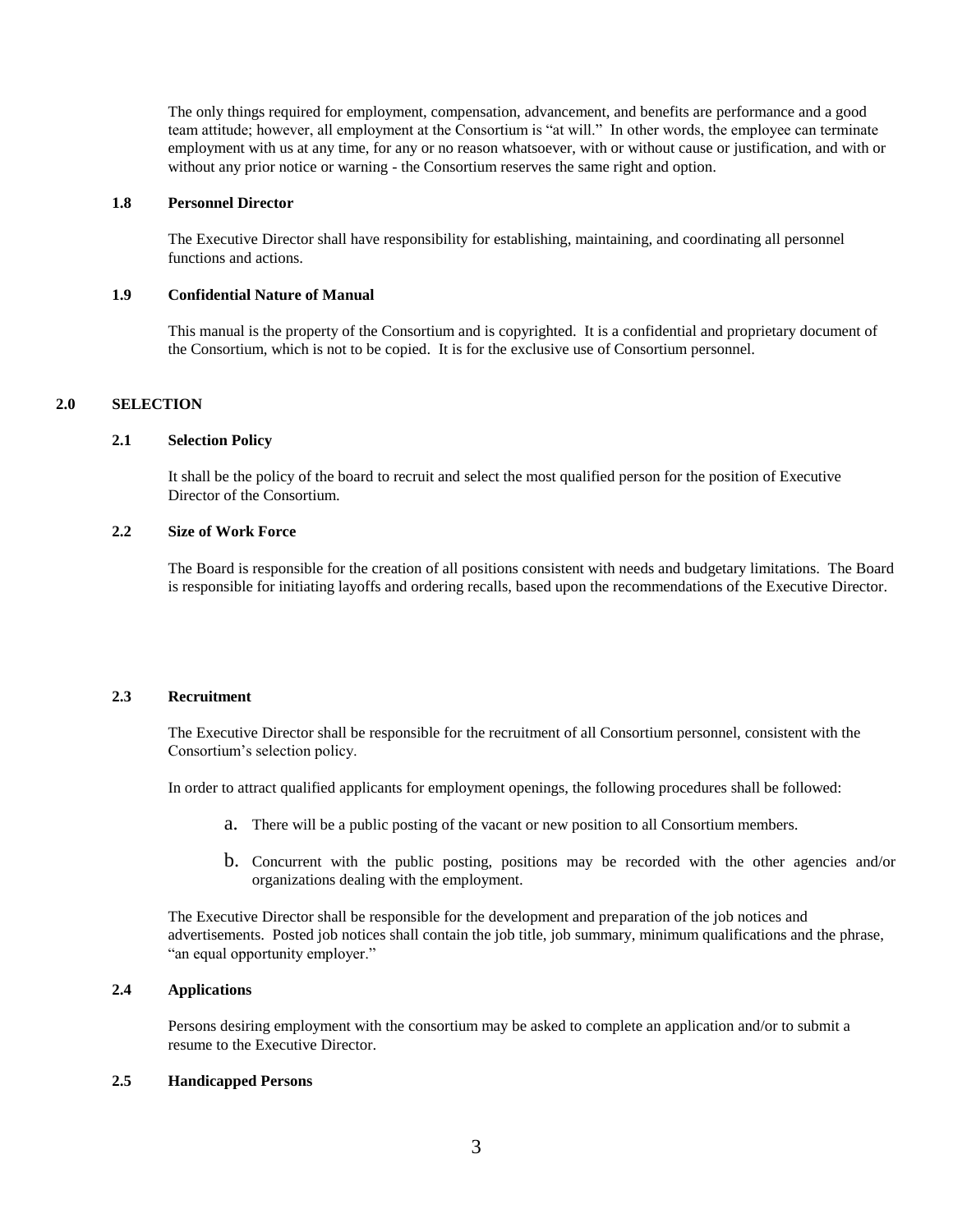Applicants with handicaps that would require the Consortium to make reasonable accommodation to the condition to enable the applicant to perform the duties of the job for which employed will be given the following notice at the date of employment. (See Appendix A)

# **2.6 Screening**

Following the deadline for submission of application, the Executive Director, with possible assistance from Personnel Committee, shall determine which applicants possess qualifications that meet the position's minimum qualifications. Further screening may be requested to show proof of any education, skills, license or certification required to perform the job.

#### **2.7 Interviews**

Interviews will be conducted by the Executive Director and may include assistance from the Personnel Committee. The interview will be conducted to further evaluate the training, experience, and skills of the applicant, as well as to inform the applicant of the salary, benefits, organizational structure, and other relevant information about the position.

#### **2.8 Personnel Records**

A personnel file shall be maintained for each employee containing information necessary for effective personnel administration. The file may contain such documents as the application for employment and/or resume, beneficiary information, orientation reports, letters of commendation, record of training, record of positions held, record of leaves, and retirement information, physician's reports, record of physical examinations, medical documents, reports of injuries, insurance records, etc. Employees are requested to notify the Executive Director of any changes in their dependent status (i.e. marriage, birth of children, etc.), address or person to notify in case of emergency within five working days after such changes occur. Employees shall receive copies of additions to their files. The Consortium shall not be liable for any damages resulting to an employee and/or the employee's dependents as a result of the employee's failure to so notify the Executive Director of such changes. The personnel file is maintained by the Executive Director. Employees are given the opportunity to periodically review their records and to receive copies of items therein in accordance with state statutes. Employees seeking to review their files must prearrange the time, date, and site of such a review. A supervisory employee must be present during the review. Original copies of any item contained in the file may not be removed or altered in any way by either the employee or the supervisor during this review. Any changes or removals must have prior written approval of the Board, but then only after formal application of the employee requesting the action to be taken.

Information contained in the employee's personnel file will be released to others only upon the employee's written authorization or as otherwise provided for by state law. Personnel files shall not be removed from Consortium offices without the express and written permission of the Board.

#### **2.9 Hiring Decision**

The Board has final authority in hiring the Executive director. The Executive Director has the final authority in hiring all other Consortium employees.

#### **3.0 EMPLOYMENT**

# **3.1 Orientation**

All new employees, on the first day of employment, will complete the necessary forms. The Executive Director and/or a designee will review general work rules and policies with the employee. Each new employee will review the personnel policies and procedures manual and sign a receipt attached as Appendix C indicating he/she has received a copy, has had the opportunity to read it, ask and have answered any questions regarding it, understands it, and agrees to abide with its provisions.

#### **3.2 Introduction Period**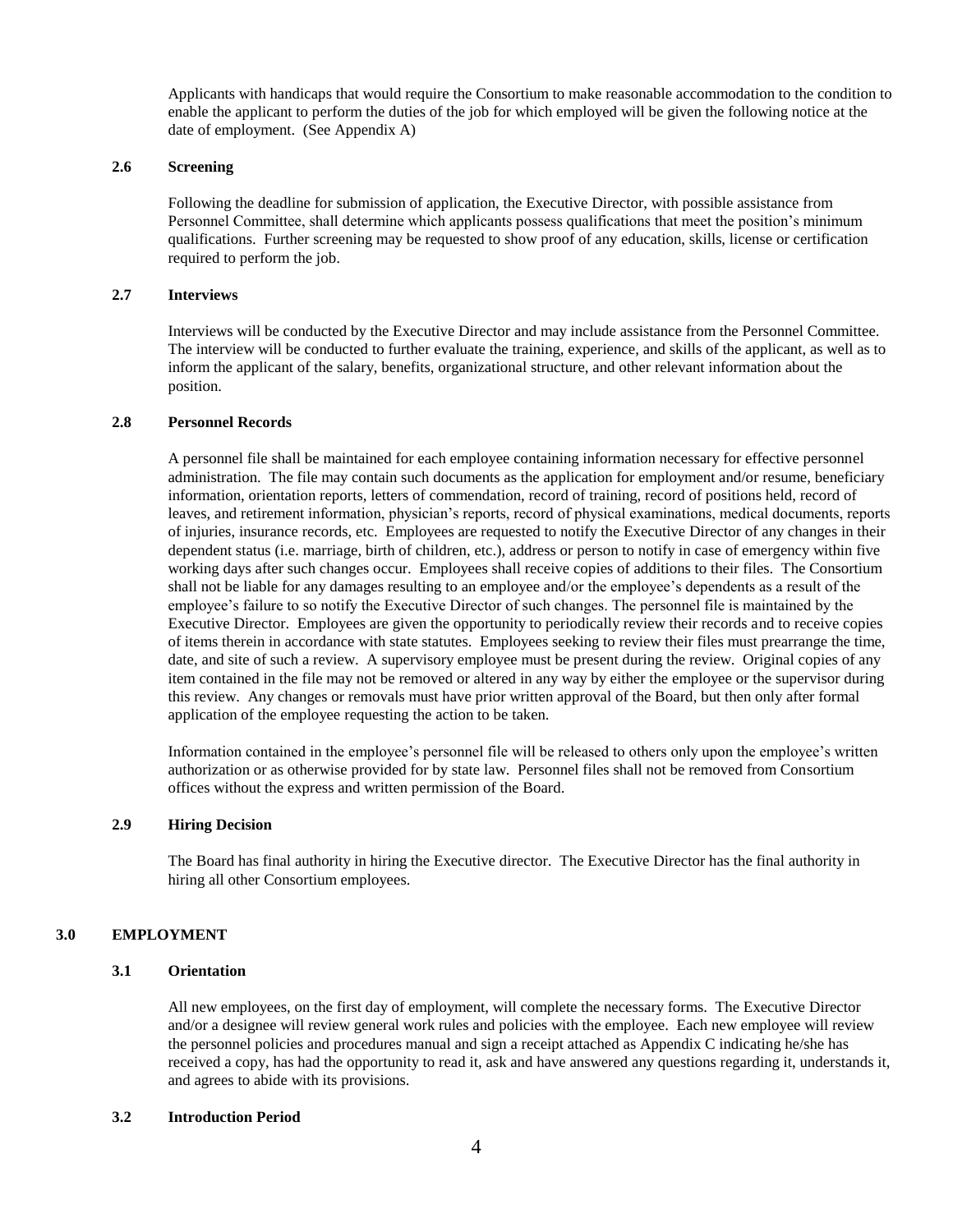- a. Length of introductory time: New employees and employees who are promoted or transferred to a new position will have an introductory period of six months in which to determine whether his/her work meets the Consortium standards.
- b. Evaluation: Introductory employees will be given a written performance evaluation midway through their introductory period and at its end. If the employee's performance is satisfactory at the end of his/her introductory period, he/she will be awarded the position. If the employee's performance is slightly less than satisfactory, the introductory period may be extended for an additional time not to exceed six months. PLEASE UNDERSTAND THAT COMPLETION OF THE INTRODUCTORY PERIOD DOES NOT GUARANTEE CONTINUED EMPLOYMENT FOR ANY SPECIFIED PERIOD OF TIME, NOR DOES IT REQUIRE THAT AN EMPLOYEE BE DISCHARGED ONLY FOR "CAUSE" BECAUSE OUR EMPLOYMENT RELATIONSHIP IS "AT WILL".
- c. Lack of grievance procedure: During their introductory period, new employees are not covered by the grievance procedure (see 9.0 Dispute or Grievance Procedure) and may be discharged, disciplined, or laid-off at the discretion of the Executive Director without the right to appeal. Transferred introductory or promoted introductory employees may also be disciplined or demoted without the right to appeal.

# **3.3 Performance Evaluation**

- a. After an employee has completed any introductory period, he/she will be given a performance review at least annually. A satisfactory evaluation does not alter the at will nature of the employment relationship.
- b. The performance review is intended to achieve the following objectives:
	- 1. To communicate to employees what is expected of them and how they are performing in regard to their job description.
	- 2. To allow employees an opportunity to communicate to their supervisors any problems that are preventing them from performing at their highest level.
	- 3. To improve the employee's performance on the job.
	- 4. To help employees grow and develop the capacity to assume higher levels of responsibility.
	- 5. To provide accurate and reliable information to make important personnel decisions including pay increases, training promotion, and if necessary, termination.

#### c. Procedure:

- 1. The supervisor, in consultation with the employee, will complete a performance review or evaluation form.
- 2. The written summary will be signed by both the employee and the supervisor.
- 3. A copy of the summary will be given to the employee and filed in the employee's personnel folder.
- 4. Any employee who is dissatisfied with the evaluation may discuss it further with the Executive Director. Employees may have their written comments added to their personnel folder.

### **3.4 Length of Service**

Length of service is the period of continuous and unbroken employment with the Consortium dating from the most recent hiring date. The length of service for VLC employees hired originally through Saginaw Valley State University shall be from that original hire date at SVSU.(added sentence 112107)

Should a part-time employee's status be changed to that of full-time employee, length of part-time service shall be converted to full-time service by dividing hours of work performed as a part-time employee by 40. The full-time service date shall then be adjusted forward in accordance with the conversion formula.

#### **3.5 Loss of Length of Service**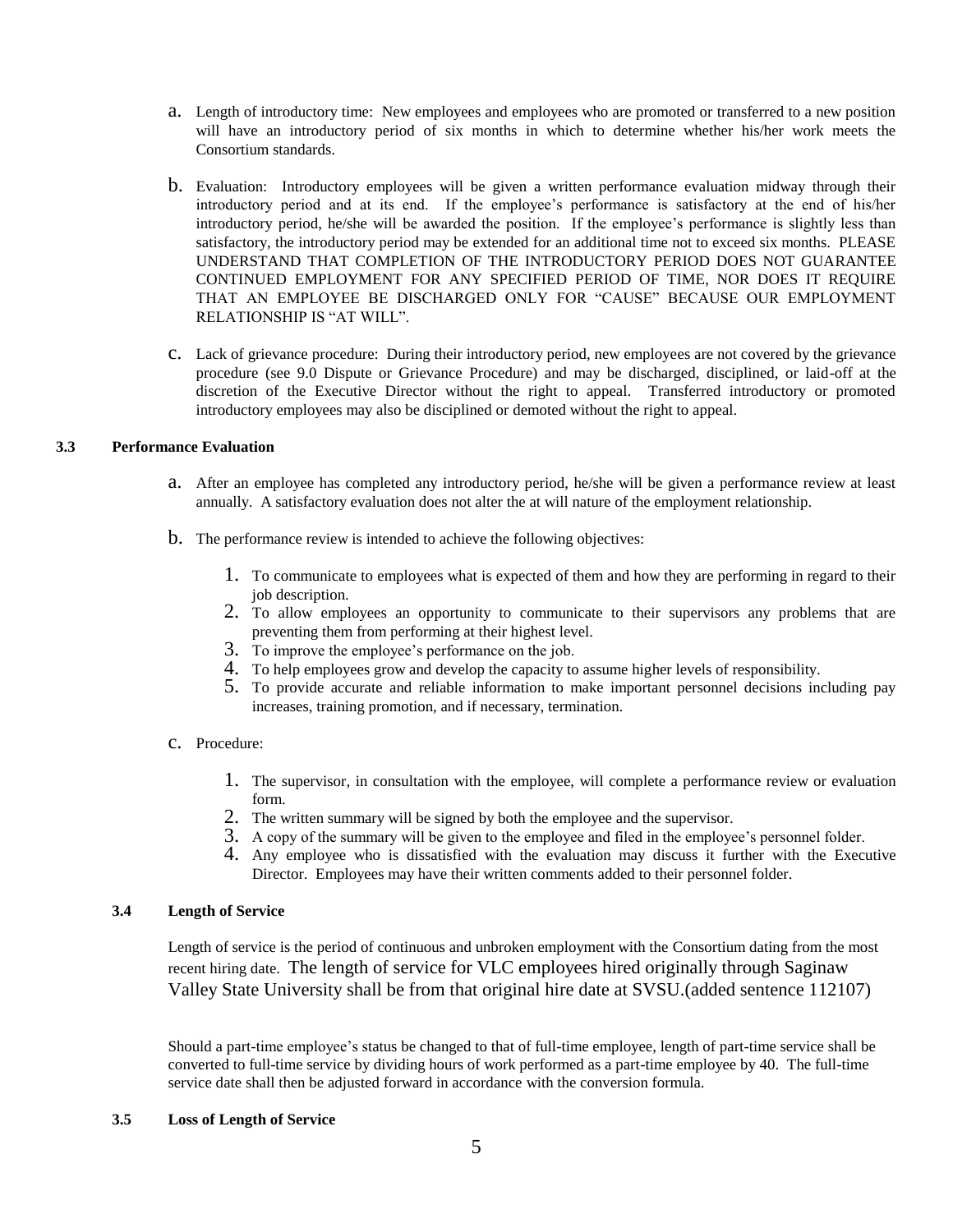An employee shall lose his/her length of service for reasons which include, but are not limited to:

- a. Resignation
- b. Discharge
- c. Retirement
- d. Death

# **3.6 Standards of Conduct**

By accepting employment with the Consortium, the employee has a responsibility to the Consortium and to his/her fellow employees to adhere to various rules of behavior and conduct. The purpose of these rules is not necessarily to restrict the employee's rights, but rather to articulate what conduct is expected and necessary. When each employee is at least aware that he or she should be able to depend upon fellow workers to follow the rules of conduct, then the Consortium will be a better place to work for everyone.

### **3.7 Unacceptable Activities**

Generally speaking, the Consortium expects each employee to act in a mature and responsible way at all times. However, to avoid any possible confusion, some of the more obvious unacceptable activities are noted below. Obviously, the list is for informational purposes only, it is non-exhaustive, and in no way is to be construed or interpreted as modifying our "at will" relationship. The employee's avoidance of these activities will be to the Consortium's and employee's mutual benefit. If the employee has any questions concerning any work or safety rule, or any of the unacceptable activities listed, please see the Executive Director for an explanation.

Occurrences of any of the violations or types of violation listed in paragraph 8.0, because of their seriousness, may result in immediate dismissal without warning. Because our relationship is "at will", the Consortium may, in its sole and exclusive discretion, take action short of discharge; such as verbal warning, written warning or suspension without pay, or it may immediately begin termination procedures. Conduct which may also prompt termination includes the following.

- a. Being absent from work for three consecutive working days without personally notifying the Executive Director during that period of the reason for the absence and the projected return to work date. The Executive Director retains the right to give consideration to any circumstances which an employee claims inability to personally notify because of extenuating circumstances. Regardless, such notification, or such inability to notify does not constitute automatic excused absence. Such determination is left to the sole discretion of the Executive Director.
- b. Failure to return to work within three working days at the expiration of an approved leave of absence.
- c. Failure to return to work within fourteen working days after notice of the recall from layoff of work. Such notice shall be made by registered letter to the employee's last known address as registered by that employee in his/her personnel file. The employee shall have three days after receipt of such letter to notify the Consortium of his/her intention to return. Failure to so notify the Executive Director shall result in loss of length of service.
- d. If a full-time employee is continuously laid-off by the Consortium for a period of time equal to his/her length of service or for a period of three (3) years, whichever is the least amount of time. Exceptions to this policy may be made at the discretion of the Board.

# **3.8 Transfers and Promotions**

When a vacant position occurs, there will be a posting of the opening as stated in Section 2.3 - Recruitment - and current qualified Consortium employees within the department will be eligible to apply. Promotions and transfers are based upon job related skill, ability, education, past job performance, and past work reliability. The selection decision will be based on the qualifications of the applicants.

**3.9 Layoff and Recall to Work From Layoff**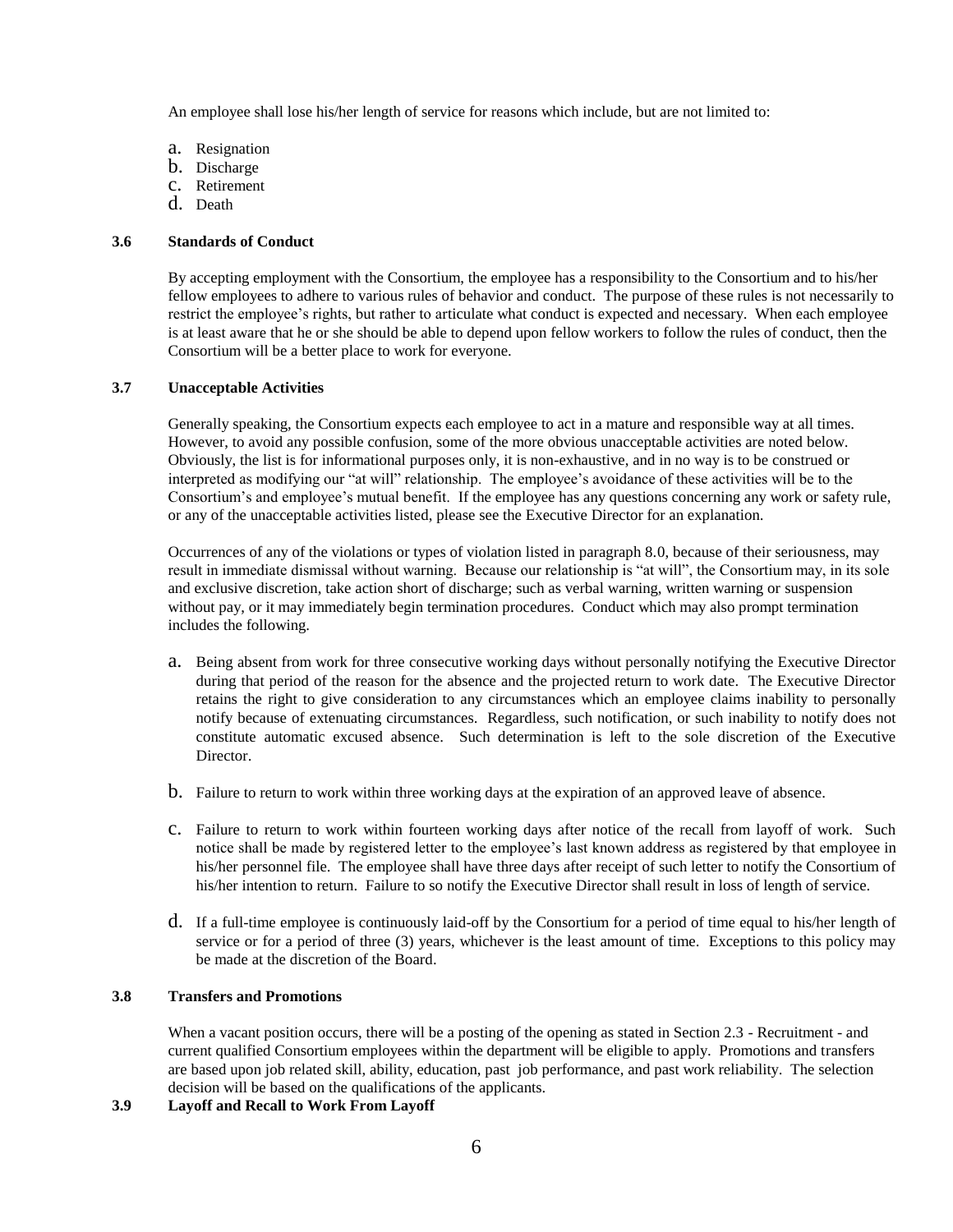In the event the Board determines that the staffing level is to be reduced or the Executive Director recommends such, the Board shall make the final determination. Employees will be laid-off and recalled based upon qualification and the needs of the Consortium. In general, the order of layoff within the affected job classifications shall be as follows:

- 1. Temporary employees.
- 2. Part-time employees.
- 3. Full-time employees.

### **4.0 HOURS OF WORK**

#### **4.1 Standard Work Day and Week**

The Consortium's normal business hours are from 8:00 a.m. to 5:00 p.m. Monday through Friday. Although individual work schedules may vary, the normal work week for Consortium regular full-time employees is forty (40) hours. The Consortium reserves the right to alter the starting and quitting times, and the hours of work per day and per week at any time. This provision shall not be construed by any person or persons as a guarantee of any number of hours of work per day, per week, per month, or per year.

#### **4.2 Recording of Hours**

Hourly employees shall record their hours worked by using the forms provided. Employees shall record their time and give them to the Executive Director for approval.

# **4.3 Lunch Breaks/Dinner Breaks**

Employees are allowed an unpaid lunch or dinner break of not less than one half  $(1/2)$  hour during each eight  $(8)$ hour day at the time scheduled by the Executive Director.

#### **4.4 Rest Breaks**

Each employee working a full day shall be allowed two (2) fifteen minute rest periods daily as scheduled by the Executive Director. Rest breaks may be staggered between employees by the Executive Director so as not to curtail services to the members of the Consortium. Rest periods shall be considered working time and may not be added to the lunch or dinner period or accumulated in any manner.

# **4.5 Absence**

Employees are expected to be conscientious about reporting for work as scheduled and using personal days. An employee is considered to be absent if he/she is not present for work during his/her work hours.

An employee who is absent or who expects to be absent for any reason is required to notify his/her Executive Director within 15 minutes after the normal starting time. An absence may be excused or unexcused. If the Executive Director determines that the employee's absence or tardiness is due to illness, injury, or some other reasonable cause, the employee's time of absence or tardiness may be charged to an appropriate leave at the discretion of the Executive Director. If the Executive Director determines that the employee's absence is unexcused, the employee will not be paid for the time missed from work and may be subject to disciplinary action up to and including discharge. Unacceptable attendance at work may subject an employee to disciplinary action up to and including discharge.

# **4.6 Tardiness**

An employee is considered tardy if not at work and ready to begin work immediately at the scheduled reporting time. A tardiness may be excused or unexcused.

Employees reporting to work late, or returning late from a break or lunch period, will be docked for time lost. Tardiness is not acceptable and may subject an employee to disciplinary action including discharge.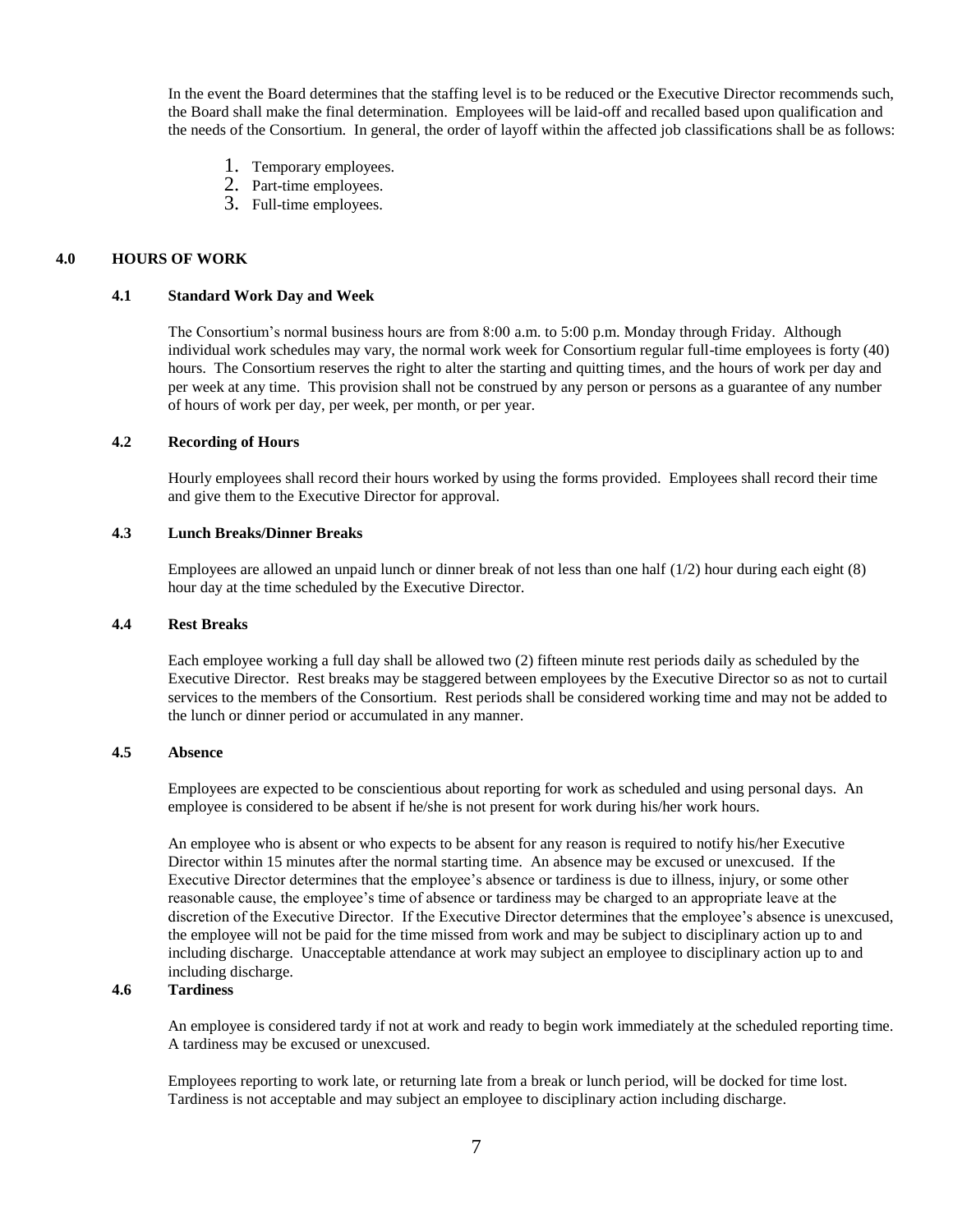## **4.7 Overtime Work and Pay**

It is the Consortium policy that employees who are not exempt from coverage under appropriate state and/or federal wage and hour laws and regulations will not normally work in excess of 40 hours in a weekly pay period. If work in excess of forty (40) hours in a weekly pay period is necessary, the employee must have prior authorization from the Executive Director. Employees responding to emergency conditions do not need prior authorization.

#### **4.8 Severe Weather (revised 4/20/05)**

The Executive Director shall determine whether the Consortium offices should close for severe inclement weather. The Executive Director will notify employees scheduled to work.

If the Executive Director closes the Consortium offices, then full-time regular employees will receive their normal pay for the closed period. Part-time employees may be allowed to make up the closed hours with the approval of the Executive Director.

### **5.0 COMPENSATION**

# **5.1 Compensation of Employees**

The Consortium Board of Directors shall set and/or confirm all wages and salaries.

# **5.2 Job Descriptions**

Job descriptions are written descriptions of each job held in the Consortium. Descriptions shall include a class title, a general statement of duties and responsibilities, typical examples of duties performed, and minimum qualification requirements, and whether the position is exempt or non-exempt.

Job descriptions are written by the Executive Director and may be reviewed and/or revised by him/her from time to time. In preparing and/or revising job descriptions, several factors may be considered, such as, but not necessarily limited to

- a. Input from employees
- b. Consistency with Consortium job descriptions.
- c. Legal requirements.
- d. Equal employment opportunity guidelines requiring work related qualifications.

If an employee feels his/her duties have changed during the year, he/she may request in writing that his/her job be reviewed to determine if a change is necessary. Changes will be approved in the job description only if, in the opinion of the Executive Director, an employee's duties have changed significantly.

Upon request, employees will be given a copy of their own job description. Candidates interviewed for job openings will also be given a copy of the job description. Duties listed in the job descriptions are meant as a general guide and are not all inclusive. An employee may be asked to perform tasks not specifically listed in the job description.

# **5.3 Pay Plan**

All salaries must be set by the Board but may be based on the recommendations of the Executive Director.

Part-time employees will be paid on an hourly basis.

A temporary employee may be paid on either an hourly or salary basis at a rate as determined by the Consortium Board.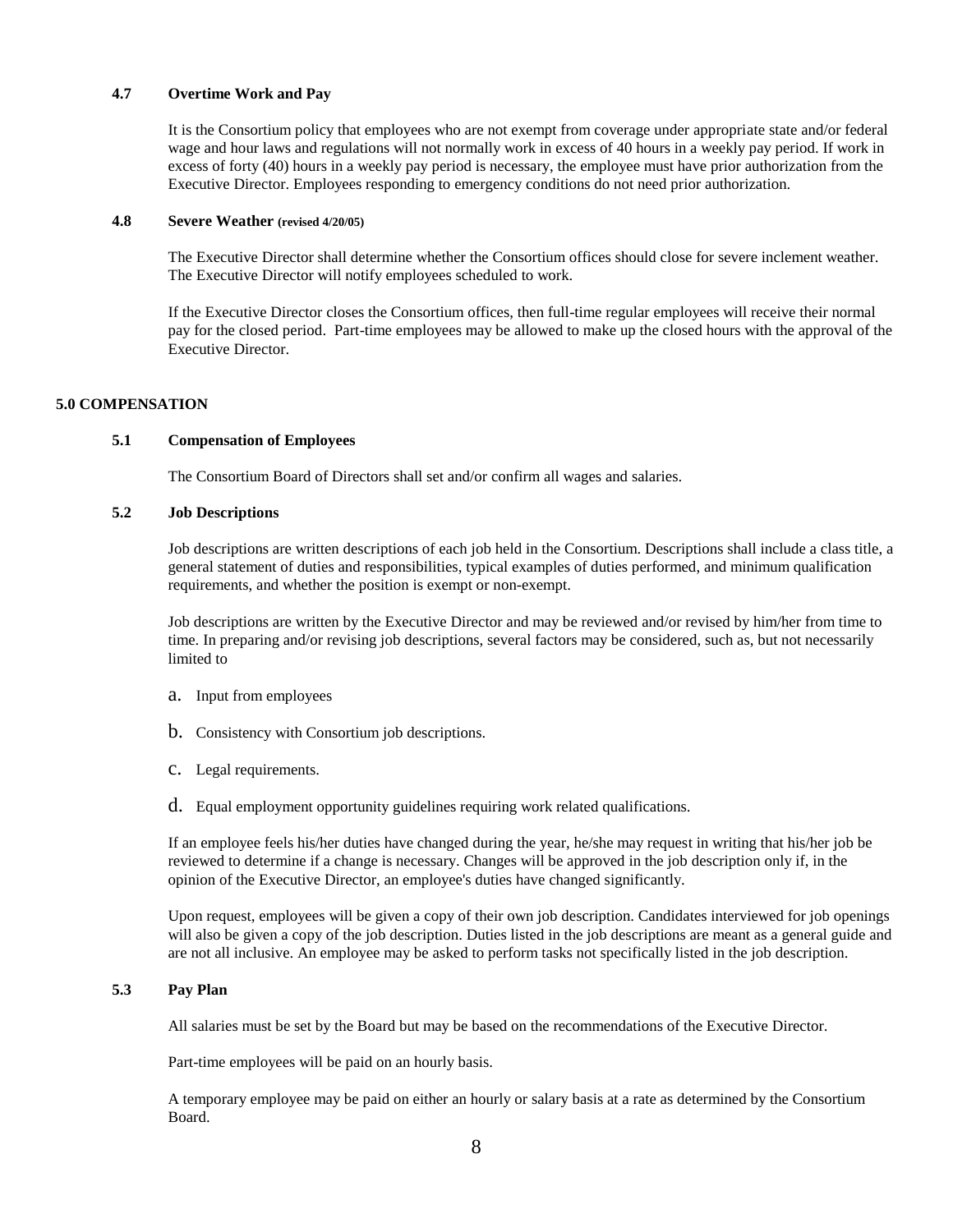### **5.4 Computation of Length of Service for Pay Adjustment Purposes**

Although time spent on an approved leave of absence is credited towards continuous length of service, it is not credited towards pay increases.

Part-time service is not credited.

#### **5.5 Payroll Periods**

Pay periods run from Sunday through Saturday of the following week. Employees are paid by check bi-weekly no later than the Friday following the end of the pay period.

Payroll deductions are made as required by federal and state law, or by court order, or as authorized by the employee and approved by the Executive Director Other deductions may be made for reasonable purposes if approved by the Board of Directors.

#### **5.6 Wage Advances**

The Board will not advance money to employees against wages unearned or currently being earned by them.

#### **5.7 Severance Pay**

At its sole discretion, the Board may authorize severance pay for any employee.

#### **6.0 SAFETY**

On the job injuries, even minor ones, must be reported immediately to the immediate supervisor or Executive Director by the injured employee. An accident report shall also be completed and submitted to the Executive Director within 24 hours. Off duty injuries serious enough to require medical attention or cause a loss of time from the job must also be documented with an injury report.

#### **7.0 EMPLOYEE GUIDELINES**

#### **7.1 Political Activity**

Employees are free to express their wishes and desires concerning political activity. Employees may neither use their Consortium position for any political purposes nor engage in political activities during working hours. Banned political activities during working hours include wearing political buttons, soliciting political contributions, displaying political bumper stickers on Consortium vehicles or property, or distributing political materials.

#### **7.2 Personal Phone Calls**

Employees are permitted to make brief personal local calls. While such calls are permitted, employees are asked to exercise discretion and to keep such calls to a minimum, in terms of both frequency and duration.

Employees are permitted to make brief personal long distance phone calls with permission from the Executive Director. Such calls, however, must be billed to the employee's home phone, personal credit card, or other third party billing.

#### **7.3 Collections, Solicitations**

Employees shall not collect donations or sell merchandise to member libraries or the general public during working hours or on Consortium premises.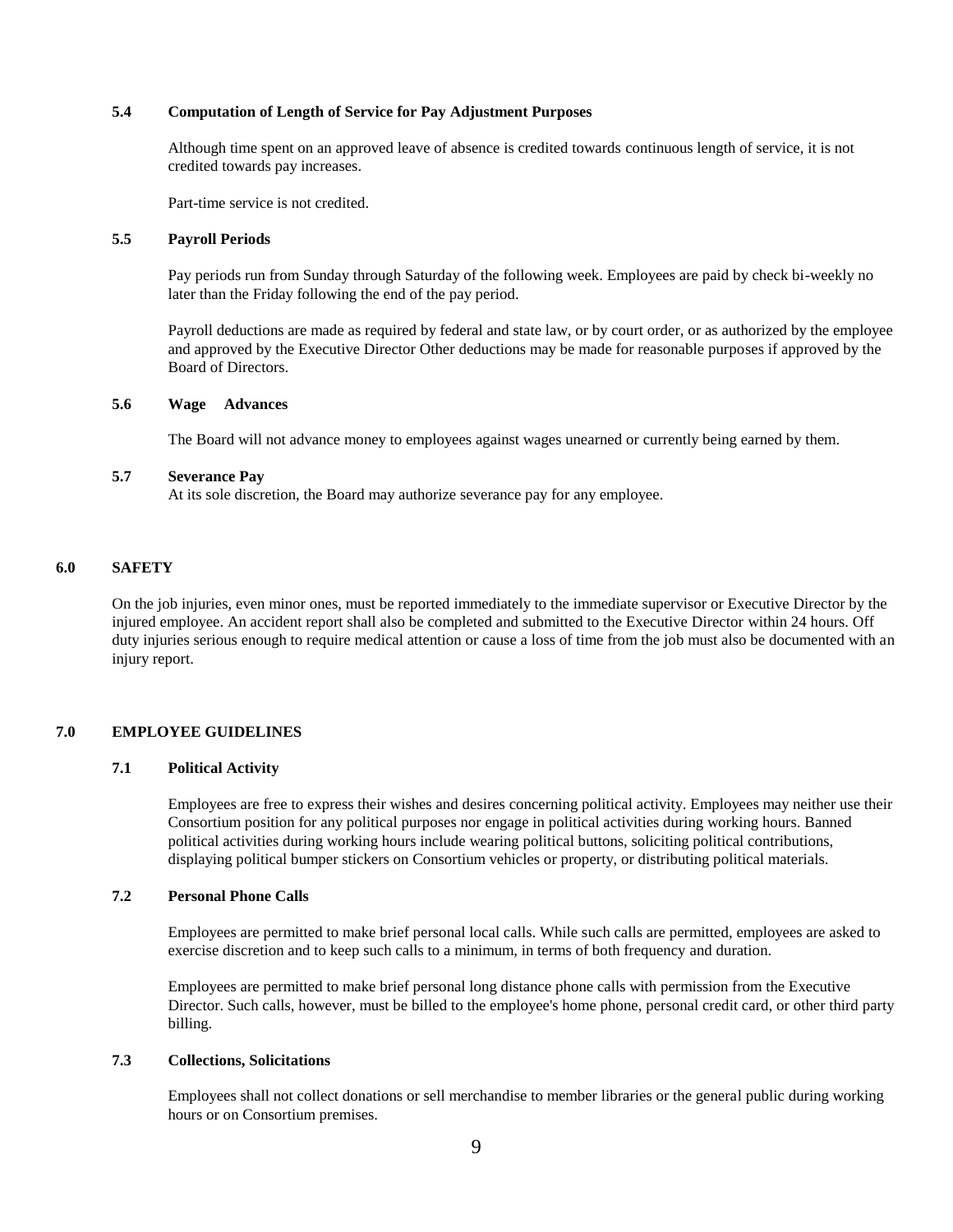# **7.4 Petitions**

Employees shall not circulate petitions, political or other, during working hours.

### **7.5 Personal Mail**

Employees may send and receive personal letters or packages, with the Executive Director's permission, through the Consortium's mail facilities at employee's expense. Employees shall not use Consortium letterhead or Consortium's postage for personal use.

### **7.6 Outside Employment - Full-time Employees**

a. Consortium Policy:

No regular full-time employee shall hold a full-time job, or its equivalent in addition to regular full-time Consortium employment. Supplementary employment is not encouraged but is permitted under the following conditions:

- 1. The additional employment must in no way conflict with the regular full-time employee's hours of Consortium employment, or in quantity or interest conflict in any way with satisfactory and impartial performance of Consortium duties.
- 2. The regular full-time employee must secure the written approval of the Executive Director before engaging in any regular part-time or full-time supplementary employment.
- 3. Approval of a request shall extend only to the place of employment, hours, and other conditions specified in the request. A new request must be submitted if the regular full-time employee wishes to change his/ her outside employment or business activity.
- 4. The regular full-time employee shall keep the Executive Director informed of contemplated changes in supplementary employment.
- b. Continuation of Regular Duties:

Regular full-time employees who wish to engage in supplemental business activities must continue to satisfactorily perform all duties and responsibilities.

- 1. Business activity is deemed to include the participation in or affiliation with any commercial activity, except solely by investments, for the purpose of financial gain.
- 2. Consortium rules may place additional employment restrictions on certain regular full-time employees other than those that are required of Consortium regular full-time employees in general.
- c. Supplemental Outside Employment Restrictions:

Employees may not:

- 1. Solicit supplemental employment business in the course of performing Consortium work.
- 2. Utilize Consortium facilities, equipment, telephones, supplies, motor vehicles, or materials in their supplemental work.
- 3. Use annual leave to permit the accomplishment of supplemental employment unless the annual leave has been previously approved.
- 4. Regular full-time employees may not engage in more than twenty (20) hours of supplemental employment in any scheduled work week, pass days excluded, if employed full-time (40 hours weekly).
- 5. Perform such work while on a medical or disability leave.
- 6. Perform such work during the employee's scheduled working hours.
- 7. Perform work which will constitute a real or apparent conflict of interest with the regular full-time employee's duties. Supplemental employment with persons or organizations engaged in work regulated by the Consortium will be viewed as a potential conflict of interest.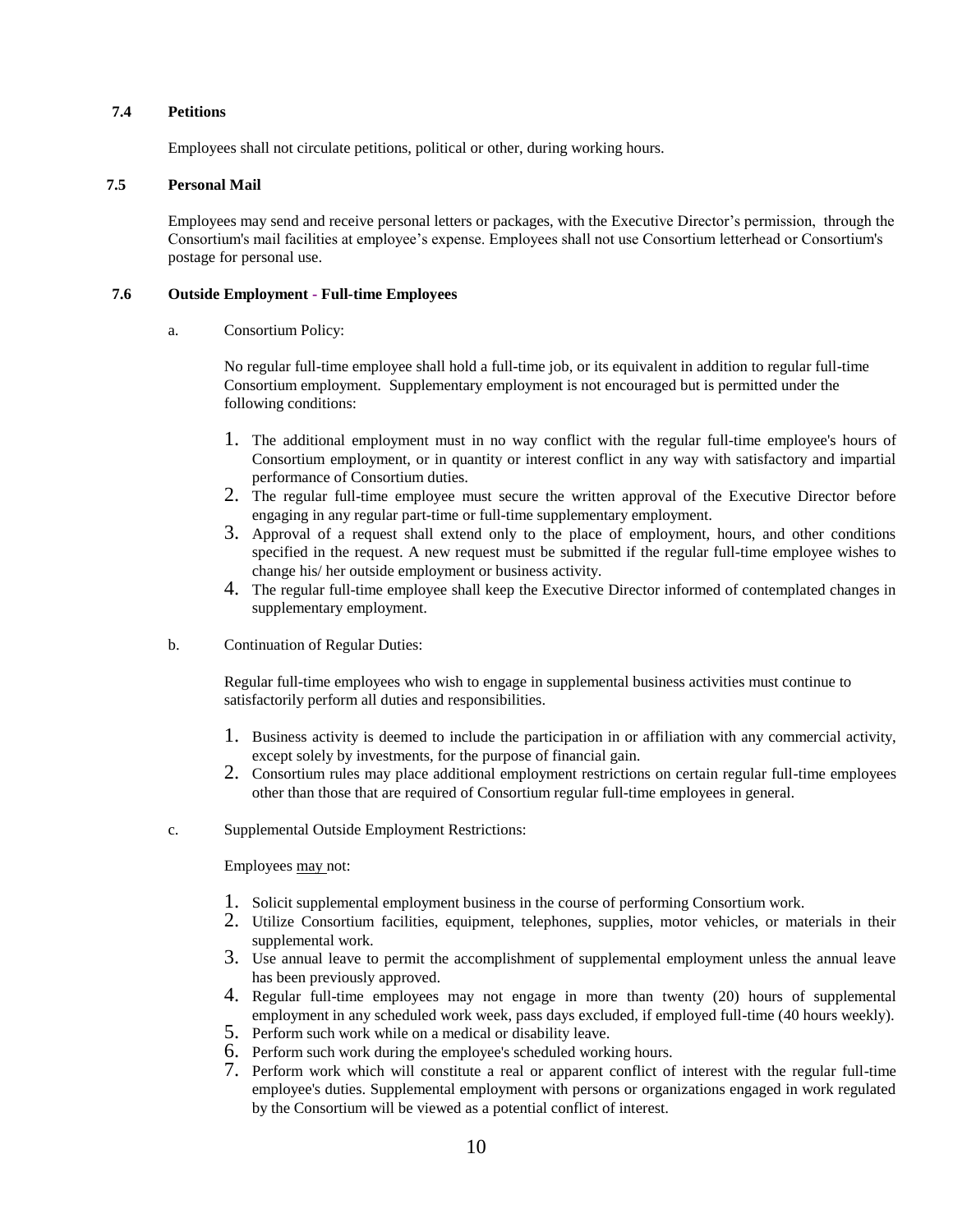#### d. Revocation of Approval:

Approval for supplemental employment shall be revoked for any of the following reasons:

- 1. The outside employment or business activity is adversely affecting the regular full-time employee's work with the Consortium.
- 2. Violating any restrictions in 7.6 c.
- 3. When supplemental employment for regular full-time employees who work in areas which require irregular or overtime hours interferes with the availability of the regular full-time employee to work those irregular or overtime hours.

# **7.7 Gifts and Gratuities**

No employee may directly or indirectly accept for himself/herself or for another, any gift from a person or firm that does business or seeks to do business with the Consortium.

This policy does not refer to occasional courtesies which are extended to all Consortium employees and which are presented with the knowledge and approval of the Executive Director.

### **7.8 Personal Use of Consortium Equipment**

The personal use of Consortium equipment, machines, tools or supplies, or personal use of Consortium labor is prohibited unless specifically authorized by the Board. The Executive Director may make specific exceptions in special circumstances, but she/he may not make blanket exceptions or indefinite exceptions.

### **7.9 Consortium Security**

Authorized personnel are issued keys to restricted areas where private records of the Consortium are kept. Keys are not to be loaned to any other employee or person except by authorization of the Executive Director.

No employee shall have in his/her possession an unauthorized key. No employee shall have a key duplicated. An employee with an unauthorized or duplicate key in his/her possession will be subject to discharge.

No employee shall give any passwords to any other employee or person except by authorization of the Executive **Director** 

# **7. 10 Employment of Relatives**

The Consortium may only hire relatives of current Consortium employees for temporary positions. Present employees who become married to other present employees may continue their employment, although every effort shall be made to avoid placing such employees in a supervisor/subordinate situation.

#### **7. 11 Confidential Information**

Employees shall not release confidential library records as defined in MCLA §397.602 or other non-public information about the Consortium, its employees or its activities to the press or to others unless authorized to do so by the Consortium Board or Executive Director.

# **8.0 MISCONDUCT**

### **8.1 Purpose of Guidelines to Conduct**

The Board has established guides to employee conduct that are deemed necessary to insure the orderly and efficient operation of Consortium business.

#### **8.2 Guidelines for Employee Conduct**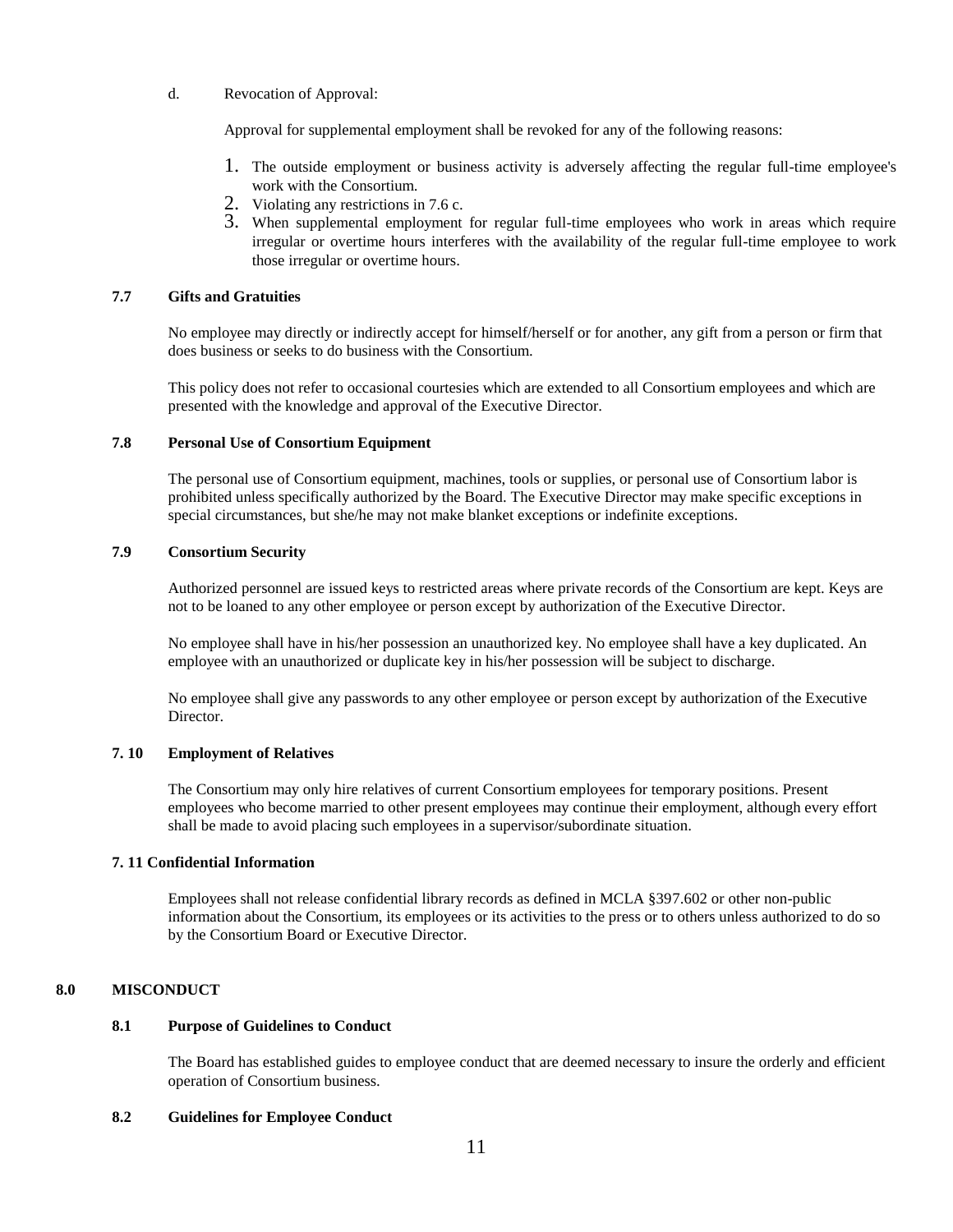The following list of guidelines for employee conduct are NOT intended to be all inclusive. All work rules, regulations and guides to conduct shall be posted or otherwise made available in the work area. A violation of any of the following guidelines to employee conduct may subject the violator to disciplinary action up to and including discharge.

- a. Violation of any of the rules, procedures, or guides to employee conduct set forth at any place in this manual.
- b. Unauthorized possession of property belonging to employees, the Consortium or visitors.
- c. False statements on the employment application, giving false information at the time of employment, or falsifying other personnel records.
- d. Immoral conduct or indecent behavior on Consortium premises.
- e. Conviction of a felony.
- f. Provoking or instigating a fight, or fighting during working hours or on Consortium premises.
- g. Possession or drinking of any alcoholic beverages on Consortium premises or during normal working hours, or reporting for work under the influence of alcoholic beverages.
- h. Sale, distribution, possession, or use of illicit or illegal drugs or narcotics on Consortium premises or during working hours, or reporting for work under the influence of such. Employees must not report for duty under the influence of any marijuana, or other controlled substances, or medication, including those prescribed by a doctor, that may in any way adversely affect their alertness, coordination, reaction, response, or safety.
- i. Falsification of Consortium records.
- j. Insubordination; failure to perform duties in the manner prescribed or refusal to carry out the reasonable instructions from immediate supervisor; failure to accept work schedule as assigned.
- k. Doing any kind of work for personal gain while on medical leave unless approved by the Board.
- l. Violation of or disregard of common safety practices.
- m. Misuse, abuse, waste, or destruction of the Consortium's property or the property of an employee.
- n. Engaging in horseplay or scuffling where an injury or property damage may result.
- o. Failure to observe parking and traffic regulations on premises.
- p. Being tardy or absent, or being absent without authorization.
- q. Contributing to unsanitary conditions or poor housekeeping.
- r. Causing the loss of material or parts due to carelessness.
- s. Wasting time, loitering, or leaving place of work during working hours without permission.
- t. Posting, altering or removing any matter on bulletin boards or Consortium property unless specifically authorized.
- u. Gambling on work time or Consortium premises.
- v. Use or possession of another employees property or equipment without the employee's consent.
- w. Threatening, intimidating, coercing, or interfering with fellow employees.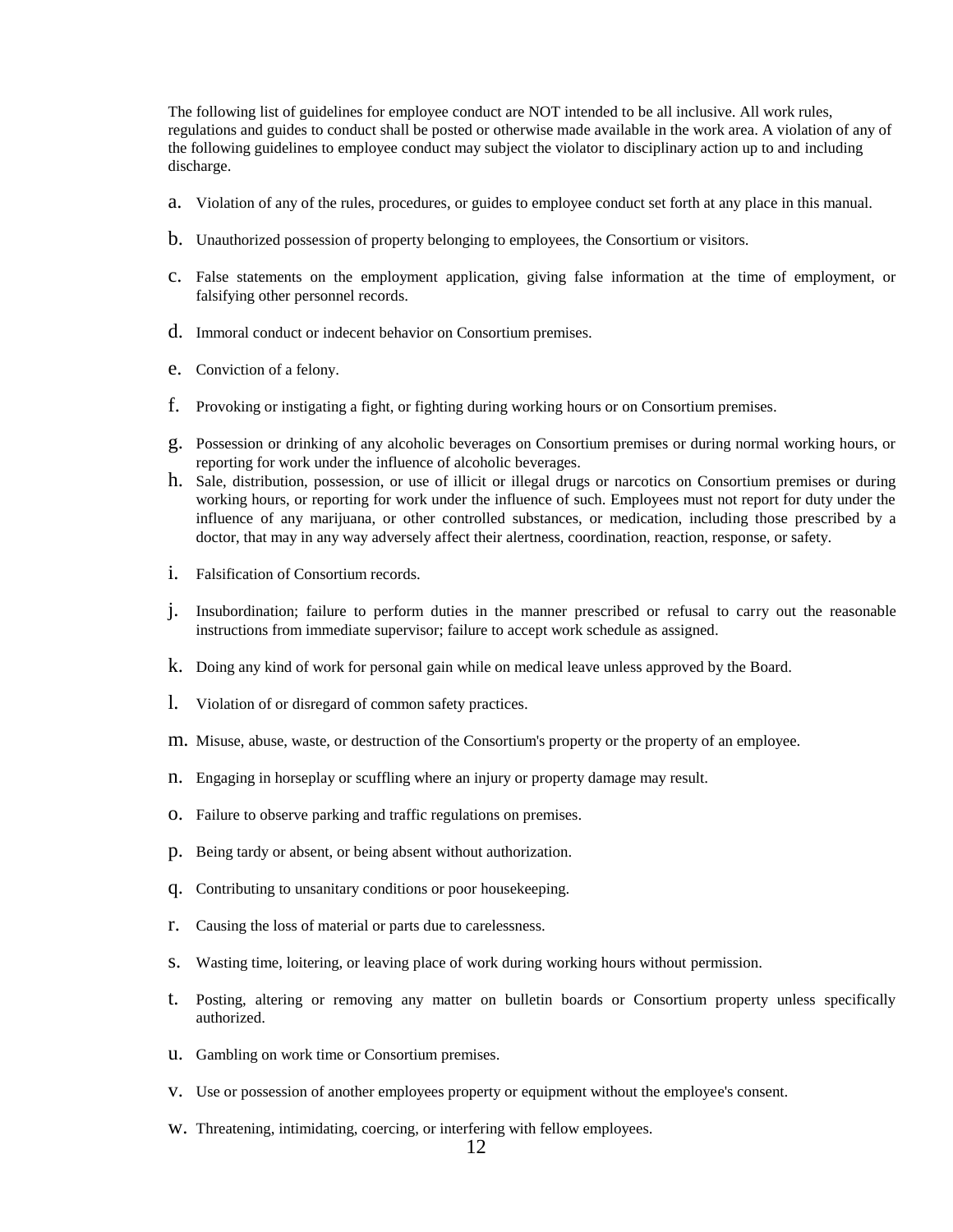- x. Distributing written or printed matter of any type on Library premises unless approved by the Board or Executive Director.
- y. Making false or malicious statements about any employee or the Consortium.
- z. Restricting output.
- aa. Sleeping on the job.
- bb. Unauthorized possession of firearms or explosives.
- cc. Abusive language to the public.
- dd. Release of confidential information.
- ee. Operation of a motor vehicle or other equipment during working hours, in a reckless or wanton manner likely to endanger persons or property.
- ff. Unauthorized use of Consortium equipment.
- gg. Failure to report all accidents and injuries as soon as possible.
- hh. Falsifying time records or pay slips.

# **8.3 HARASSMENT, POLICY PROHIBITING**

The Consortium intends to provide a work environment that is pleasant, healthful, comfortable, and free from intimidation, hostility or other offenses which might interfere with work performance. Harassment of any sort, racial, sexual, verbal, physical, visual or otherwise, during the scope of employment, will not be tolerated.

Harassment can take many forms. It may be, but is not limited to: words, signs, jokes, pranks, intimidation, physical contact, or violence. Harassment is not necessarily just racial or sexual in nature.

Sexual harassment is broadly defined as unwelcome sexual advances, requests for sexual favors and other verbal or physical conduct of sexual nature. This conduct will be unlawful when:

- a. Submission to the conduct is explicitly or implicitly a term or condition of an individual's employment;
- b. Submission to or rejection of this conduct is basis for employment decisions;
- c. This conduct has the purpose or effect of substantially interfering with an individual's work performance or creates an intimidating, hostile or offensive work environment.

Employees, without any fear of reprisal, are required to bring any form of unlawful harassment to the Board's or Executive Director's attention by completing the complaint report attached as Appendix D. Upon knowledge or request, the Consortium Board or Executive Director will investigate the circumstances of any person who believes that he/she is the object of harassment and review the results of the investigation with the person. However, false and maliciously made reports will, likewise, not be tolerated.

Disciplinary action, up to and including discharge, will be taken against any employee engaging in unlawful harassment.

[Note: The adoption and implementation of this policy does not compromise or in any way alter the "at will" employment relationship existing between the Consortium and its employees.]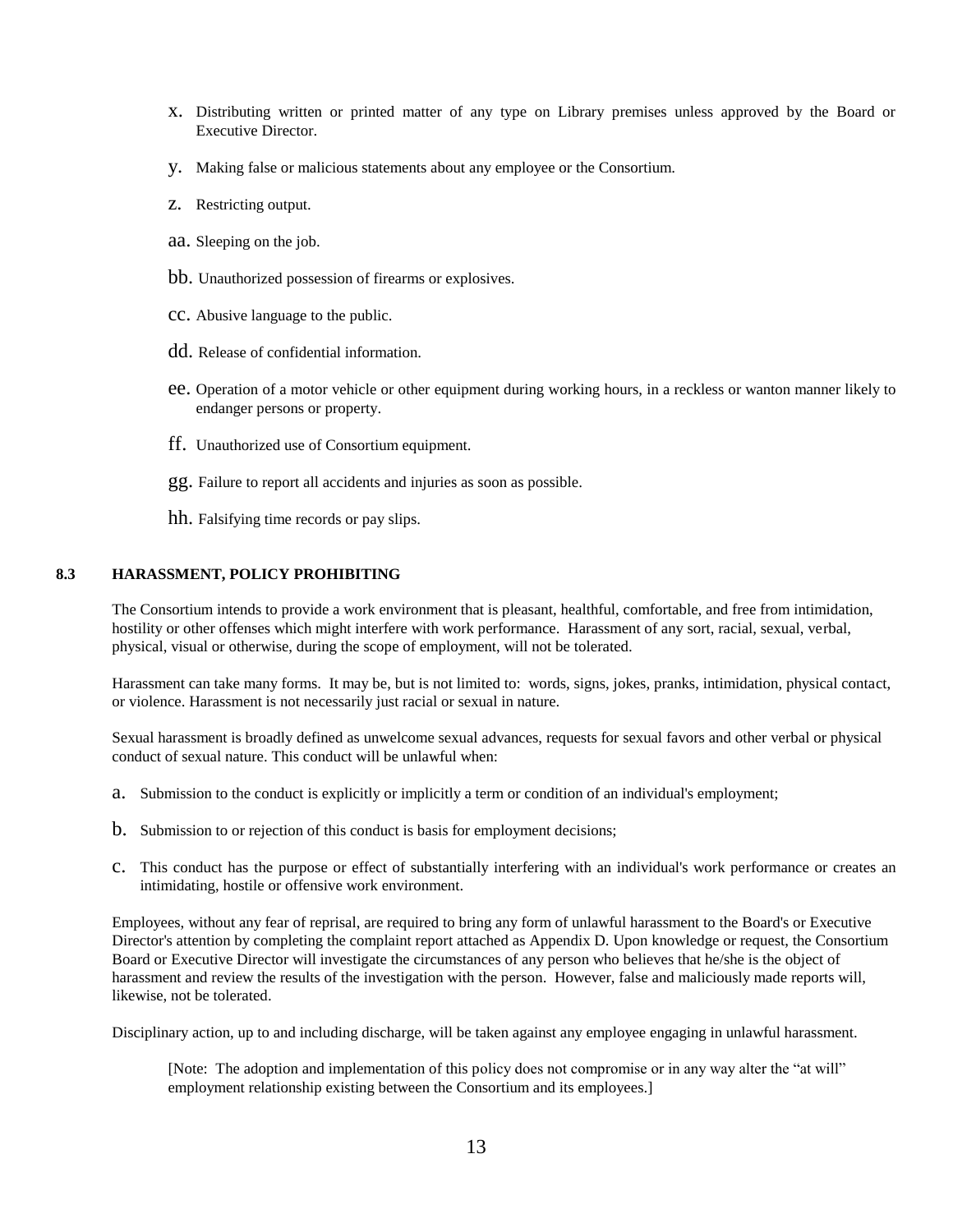#### **9.0 DISPUTE OR PROBLEM RESOLUTION PROCEDURE**

# **9. 1 Purpose**

The purpose of the dispute or problem resolution procedure is to provide a means for employees who are subject to the provisions of this Personnel Policies and Procedures Manual to voice complaints in an orderly manner so that such complaints may be addressed and resolved in a timely manner.

# **9.2 Eligibility**

Only employees who are subject to the terms and provisions of this Personnel Policies and Procedures Manual or agreement are eligible to use the procedure for presenting and resolving disputes concerning their work related actions.

### **9.3 Definition of Problem or Dispute**

A dispute is a complaint alleging misapplication of a provision of this manual, or a complaint regarding a working condition subject to the provisions of this manual, or a work related problem arising out the application of the provisions of this manual.

### **9.4 Procedure**

- **Step One:** An employee wishing to discuss a problem or who has complaint must approach the Executive Director or Personnel Committee member within three working days following the action initiating the complaint and attempt to settle the difference on an informal basis. An earnest effort shall be made to satisfactorily settle the problem or complaint in this manner.
- **Step Two:** If the problem or complaint is not satisfactorily resolved at Step One, the employee may reduce the problem or complaint to writing with all the facts outlined and present to the Board within seven working days after Step One. The Board will consult with the Executive Director and/or Personnel Committee upon the receipt of the written position statement filed by the employee. The Board may act on the problem or complaint at any time, but not later than 60 calendar days following the meeting during which the problem or complaint was heard. The Board's decision will be the final and official ruling of the Consortium. The Board reserves the right to meet personally with the employee.
- **Step Three:** If the problem or complaint is not satisfactorily resolved at Step Two, the employee may file a written position statement with the Board. The statement, if filed, must be filed within seven (7) working days from receipt of the Personnel Committee's written answer given in Step Two. The Board will consult with the Personnel Committee upon the receipt of the written position statement filed by the employee. The Board may act on the problem or complaint at any time, but not later than 60 calendar days following the meeting during which the problem or complaint was heard. The Board's decision will be the final and official ruling of the Consortium. The Board reserves the right to meet personally with the employee.

# **9.5 Representation**

The employee may elect to have counsel, at his/her expense, at the hearing before the Board for advice and consultation only, but must advise the Consortium of this action at the time the request for a hearing is filed. The employee shall be granted necessary and reasonable absence from work for scheduled meetings with the Executive Director, the Personnel Committee, and the Board, and shall be paid for time missed from actual scheduled work for such absence.

#### **9.6 Group Problem or Complaint**

If more than one employee have a common problem or complaint, they may use this procedure as a group.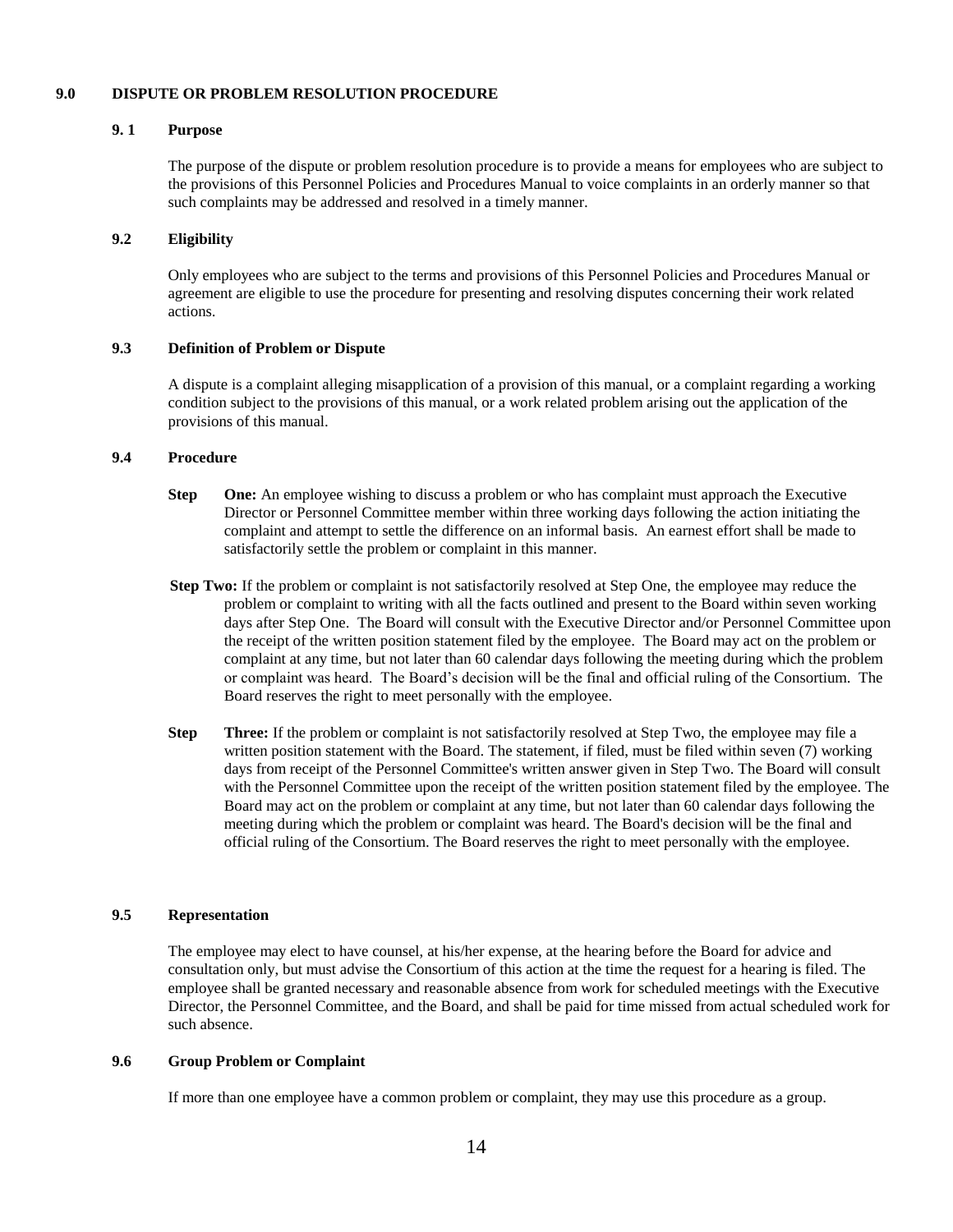# **9.7 Freedom From Reprisal**

Employees shall be free to use this procedure without restraint, interference, coercion, discrimination or reprisal. An employee, whether acting in an official capacity for the Consortium or on any other basis, shall not interfere with, or attempt to interfere with another employee's exercise of his/her rights under this procedure.

# **10.0 TERMINATION**

#### **10. 1 Resignation**

Employees who plan to resign voluntarily should notify the Executive Director of their intention in a letter. The letter should state in the employee's own words the reason for resigning and the effective date of resignation. The Board requests that employees submit the letter at least 30 calendar days before the effective date of resignation to allow time for hiring a replacement and effecting a smooth transition.

# **10.2 Discharge**

Prior to termination of an employee, the Executive Director will meet with the affected employee concerning his/her intention to terminate, the reasons for termination, and give the affected employee an opportunity to respond to the reasons given for termination.

Following termination, the terminated employee shall be entitled to a hearing before the Board of Trustees after being advised in writing as to the nature of any charges of misconduct that were made against him/her and the names of the witnesses and the nature of any other evidence to support such charges.

#### **10. 3 Death**

In the event of the death of an employee while on duty, the primary responsibility for contacting members of the family rests with the Executive Director.

Unless distance precludes attendance at the funeral, the deceased employee's immediate supervisor and his/her close friends will be allowed to attend the funeral.

The Consortium's administrative offices shall have the necessary insurance forms completed and will assure that final checks shall be sent to the proper survivor.

#### **10. 4 Exit Interview**

In order to document the reasons for turnover with the Consortium, each terminating employee will meet with the Executive Director for an exit interview. During this interview, the employee will be given the opportunity to explain the reason(s) for leaving. Any items belonging to the Consortium will be turned in at this time. The necessary termination forms will be completed and filed in the employee's personnel file. If an employee does not wish to give a reason for leaving, the fact will be noted on the form.

If the employee is not available for an exit interview, the forms must still be completed noting the employee was unavailable for the interview.

# **11.0 TRAVEL**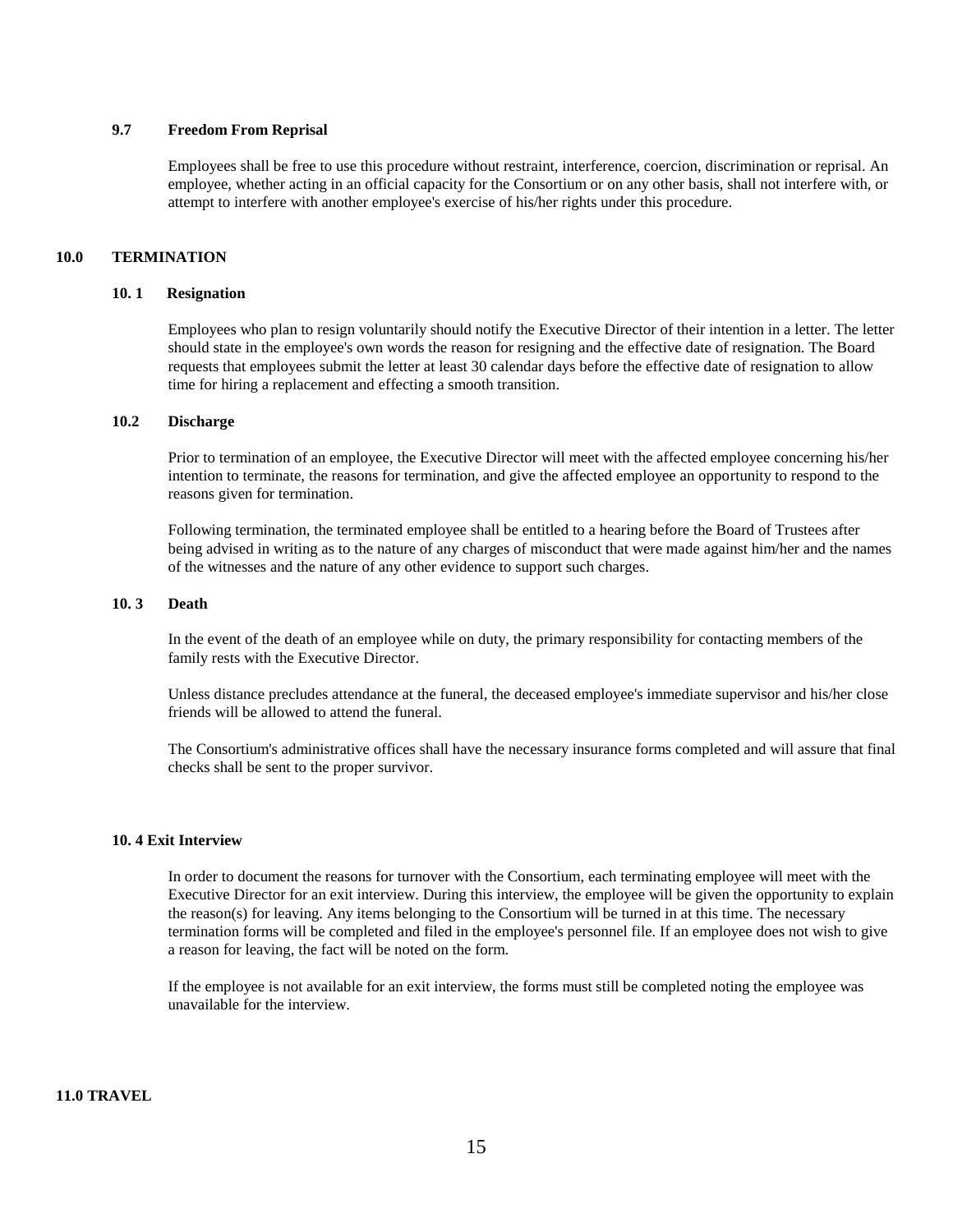### **11. 1 Mileage**

The use of an employee owned vehicle on Consortium business must be approved by the Executive Director. Employees using their personal vehicle for Consortium business will be reimbursed at the then current United States Internal Revenue Service (I.R.S.) allowable reimbursement rate. Travel must be documented on a travel voucher and submitted to the Executive Director's office by the end of the pay period in which the expense was incurred, if possible.

Traffic and/or parking fines will not be reimbursed and no employee will be reimbursed for travel from his/her home to their place of regular employment.

### **11.2 Lodging**

Employees will be reimbursed for reasonable actual expenses incurred for lodging while on approved Consortium business. Employees must obtain receipts for lodging and document all expenses on the travel voucher.

When an employee on travel status shares a hotel or other lodging with other travelers, reimbursement to the traveler will be as follows:

- a. If hotel or other lodging is shared with one or more travelers who receive no travel reimbursement from the Consortium, reimbursement will be at the single occupancy rate of the hotel or motel, regardless of the number of persons and/or rooms occupied. The single occupancy rate should be noted on the receipt.
- b. If hotel or other lodging is shared with one or more travelers who do receive travel reimbursement from the Consortium or any other institution, reimbursement will be divided equally depending upon the number of persons.

### **11. 3 Meals**

Employees will be reimbursed for reasonable actual expenses incurred for meals while on approved Consortium business. Employees must obtain receipts for meals and document all expenses on the travel voucher. No reimbursements shall be made for alcoholic beverages.

### **11. 4 Gratuities**

It is recognized that gratuities are a necessary expense of doing business. Reimbursement shall be granted, but in no case shall exceed 15% of a valid charge.

#### **11. 5 Other Expenses**

Reimbursement for other expenses, such as baggage handling, tolls, taxis, public transportation, and other attendant expenses, will be allowed. Under no circumstances will expenses of a personal nature be included in a charge against public funds.

The reimbursement for the use of taxis or other forms of public transportation shall be limited to trips necessary for the conduct of official Consortium business.

# **11. 6 Travel Vouchers**

Travel vouchers, available from the Executive Director, will be completed to include the following information:

a. Date and time of departure from Consortium office.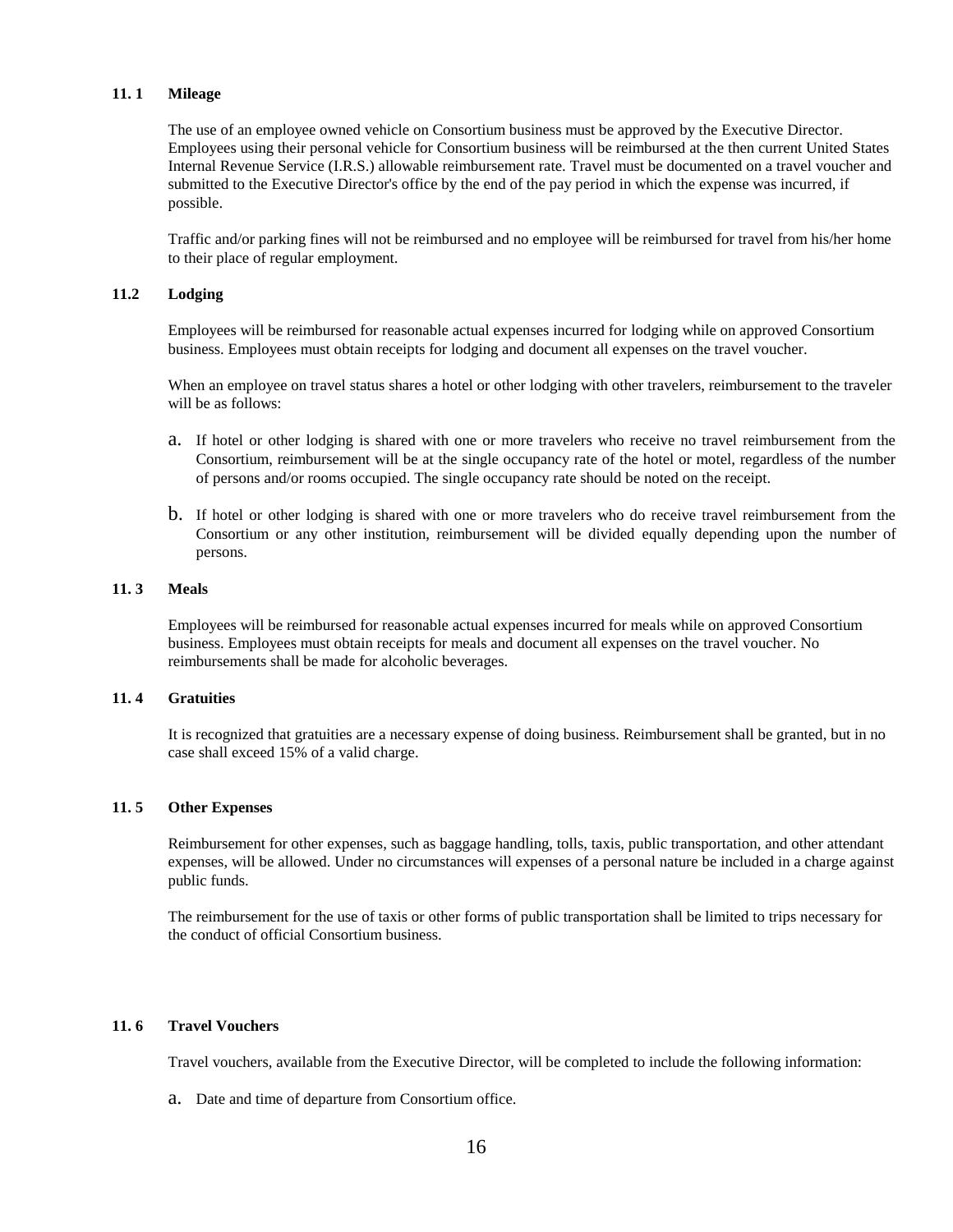- b. Date and time of return to Consortium office.
- c. Purpose of trip.
- d. Total distance traveled in miles, if driven.
- e. Meals: Breakfast, lunch and dinner. Only reasonable expenses for meals will be reimbursed based on the per them schedule in effect.
- f. Receipts for all meals, lodging and other expenses incurred on the trip.
- g. Amounts of travel advance, if any.

# **11. 7 Travel Advance**

Employees may request a travel advance from the Executive Director to cover anticipated travel expenses. The employee is required to fully complete and submit the travel voucher upon return from the trip. The amount of the advance should be noted on the travel voucher. Any money received in excess of actual expenses must be returned to the Consortium.

# **11.8 Reimbursement for Spouses or Other Individuals**

Travel expenses of husbands, wives, or other individuals who accompany Consortium employees shall not be reimbursed by Consortium funds.

# **12.0 EMPLOYEE BENEFITS**

Generally, if the employee is full-time, he/she may be able to enjoy all of the benefits described in this manual as soon as you meet all eligibility requirements for each particular benefit.

Generally, if an employee is part-time, he/she may enjoy only those benefits which are expressly required by law. To receive benefits made available by the Consortium, employees must first meet all the minimum requirements set forth by law and in the benefit plan(s).

No benefits are available to the employee during the Introductory Period, except as otherwise expressly required by law. Temporary employees are eligible for benefits as defined in Section 12.2

# **12. 1 Vacation**

The Consortium grants employees holding regular positions paid vacation time as follows:

- a. Regulations and definitions Accrual
	- 1. Regular full-time employees accrue paid vacation at a rate of 15 hours per month, or one hundred eighty hours (22.5 days) per year.
	- 2. Part-time employees accrue vacation time at a rate of .04 hour per hour worked after having worked for the Consortium for twelve (12) months.

(rev. 12-17-2008). Vacation time accrues during time worked and during paid absences covered by sick time and vacation.

- 3. Vacation days for full-time employees may not be accumulated in excess of 180 hours. (Employees who worked for the Consortium under the policies of Saginaw Valley State University may carry forward whatever hours were accrued at time of hire by the Consortium, but must become compliant with this policy within 5 years.) Vacation time for part-time employees may not be accumulated in excess of 90 hours. (rev. 4.19.00)
- 4. Accrued time is available for use during the calendar month in which it is accrued.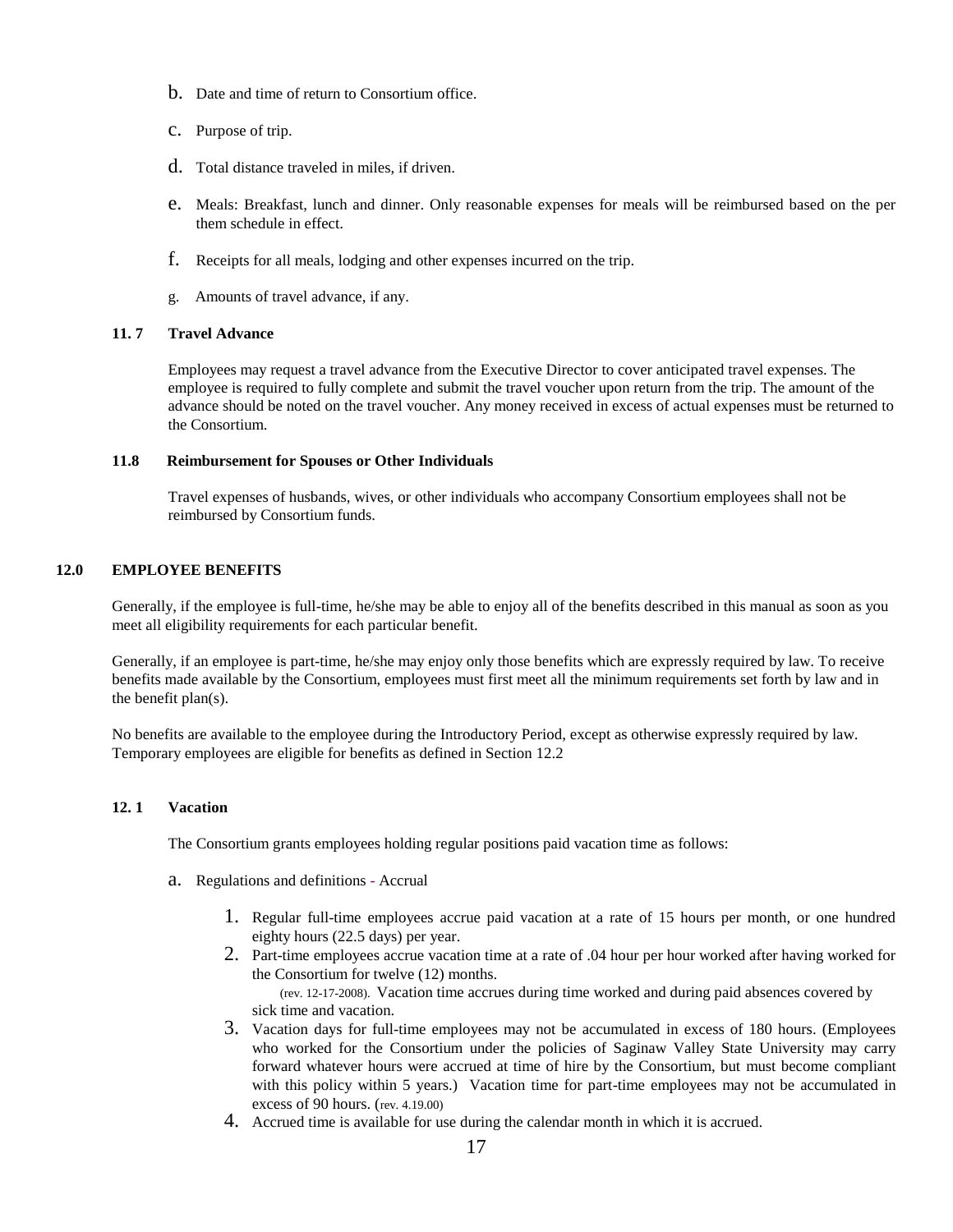5. Vacation accrual for partial calendar months of employment (which can occur during first or last month of employment and during the month in which a leave of absence begins or ends) is calculated on the basis of the effective date of said occurrence according to the following table:

| Effective  | <b>Start of Employment</b> | End of Employment |
|------------|----------------------------|-------------------|
| Date       | or Return from Leave       | or Start of Leave |
|            |                            |                   |
| $1 - 10$   | 100% accrual               | No accrual        |
| $11 - 20$  | 50% accrual                | 50% accrual       |
| $21 - end$ | No accrual                 | 100% accrual      |

- 7. Except as provided in (6) above, an employee will not accrue any paid vacation time during any leave of absence or during any calendar month in which he/she is absent without pay for 15 or more working days. During any calendar month in which he/she is absent with pay for fewer than 15 but more than seven work days, he/she shall accrue 50% of the accrual as provided in (1).
- 8. Time worked as overtime will not be counted when calculating accrual or rate of accrual.
- b. Compensation for Vacation Time.

Employees shall be paid during vacation periods on the basis of the normal work week for classification of work on which they are normally employed, and at the rate of pay prevailing at the time the vacation is taken.

c. Temporary Employees.

Temporary employees shall not be entitled to vacation pay or leave unless approved by the Board.

d. Separation.

Upon separation from Consortium employment, an employee shall be paid for his/her unused vacation, if he/she has worked at least one thousand forty hours (1,040) for the Consortium. Unused vacation shall not be added to an employee's length of service. Compensation for unused vacation will be paid at the rate prevailing on the employee's last working day. TERMINATION VACATION IS NOT AUTHORIZED. Termination vacation means that an employee cannot finish out employment using remaining vacation. However, use of vacation or sick leave is allowed at the discretion of the Executive Director. (rev. 11-6-02)

e. Holidays Falling During Vacation.

If a holiday, as defined in this manual, falls within an employee's vacation period, it shall not be counted as a vacation day unless the employee was scheduled to work on the holiday.

f. Vacation Schedules.

Vacation schedules for employees shall be developed by the Executive Director and must have his/her approval. It shall be the practice of the Executive Director to schedule vacations over as wide a period as possible in order to obviate the need for temporary increases in personnel. Vacation may be taken in increments of one-half (1/2) day with advance approval of the Executive Director.

# **12.2 Holidays**

Full-time employees and temporary employees working full-time are eligible for paid holidays. Part-time employees will earn holiday leave on a pro-rated basis. Part-time employees hired after July 1, 2003 will not receive paid holidays. (rev. 7/16/03)

When any holiday falls on a Saturday, the holiday is observed on the preceding Friday; when any of the holidays falls on a Sunday, the Monday following will be observed as the holiday.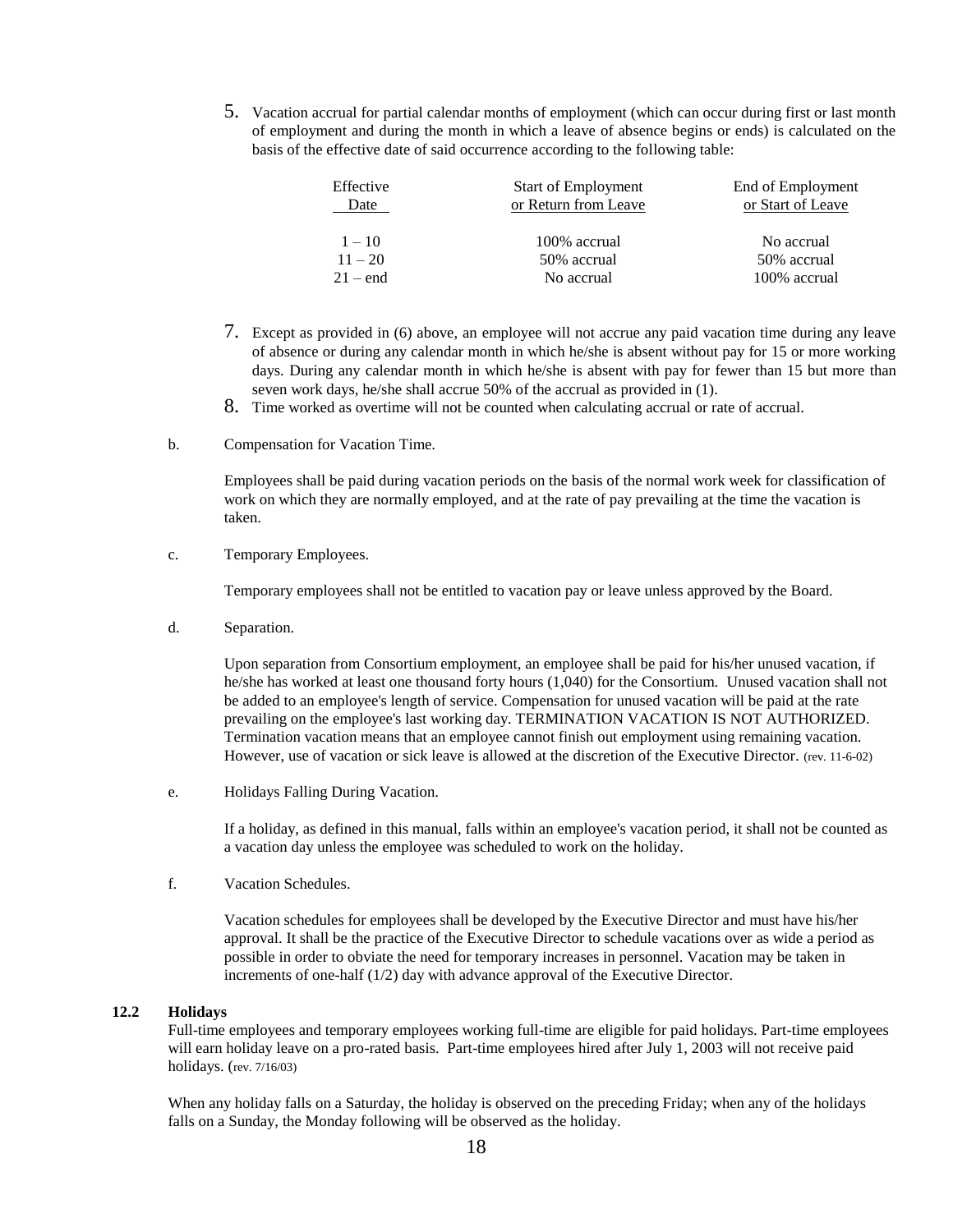An employee must work at least one hour immediately before and one hour immediately after a holiday or submit a physician's certificate of illness for payment of the sick leave.

Holidays recognized by the Board may be found in Appendix B.

### **12.3 Personal Days**

Full-time regular employees of the Consortium shall be entitled to four (4) paid Personal Days in accordance with the following:

- a. An employee may use his/her personal leave in one (1) hour increments, or in any combination of one (1) hour increments.
- b. The employee must make his/her request for the personal leave to his/her Department Head at least one (1) calendar day prior to the requested time off. A shorter period of previous request may be considered in cases involving unusual circumstances.
- c. Requests for personal leave shall only be granted in keeping with the efficient operation of the Consortium's operations.
- d. Any unused personal leave hours remaining at the end of the calendar year shall be forfeited.

# **12.4 Accumulated Sick Days**

- a. Full-time regular employees earn Sick Leave pay benefits rate of 8 hours for each full month (96 hours per year) of service. An employee is allowed to accrue his/her sick leave credits into a bank of 960 hours maximum.
- b. Part-time employees normally scheduled to work 20 or more hours per week, accrue sick time on a proportionate basis. Part-time employees hired after July 1, 2003 and working 20 hours or more per week will accrue sick time at a rate of .025 hour per hour worked. (rev. 7/16/03) Employees normally scheduled to work less than 20 hours per week do not accrue paid sick time. A part-time employee who works 20 hours or more per week is allowed to accrue his/her sick leave credits into a bank of 240 hours maximum. (rev. 6.21.00)
- c. Hours accrued may be used by the employee in either of the two (2) following ways.
	- 1. An employee may leave the accrued hours in the bank and if he/she has ten (10) or more years of service at the time of his/her termination of employment, he/she will be paid for twenty five percent (25%) of such accumulation at the time of termination or within a reasonable amount of time thereafter; or
	- 2. An employee may use the accrued hours as paid sick leave time for time missed from regularly scheduled work when benefits under both the Short Term and Long Term Disability Insurance Programs are not payable.
- d. Use of Sick Leave: In case of illness or injury, the employee shall promptly notify the Executive Director within fifteen minutes after the normal starting time. A certificate from a physician may be required as evidence of illness before compensation for the period of illness is allowed.
- e. If an active employee with ten (10) or more years of service dies, the Employer will pay 25% of the deceased's unused sick leave credits to the beneficiary(ies) whom he/she had designated for this purpose in writing with the Employer. If no beneficiary(ies) had been so designated, the Employer will pay said amount to the deceased's estate.
- f. Sick leave may be used by the employee for himself/herself or the immediate family, defined as members of the household, dependents & parents.

#### **12.5 Bereavement Leave**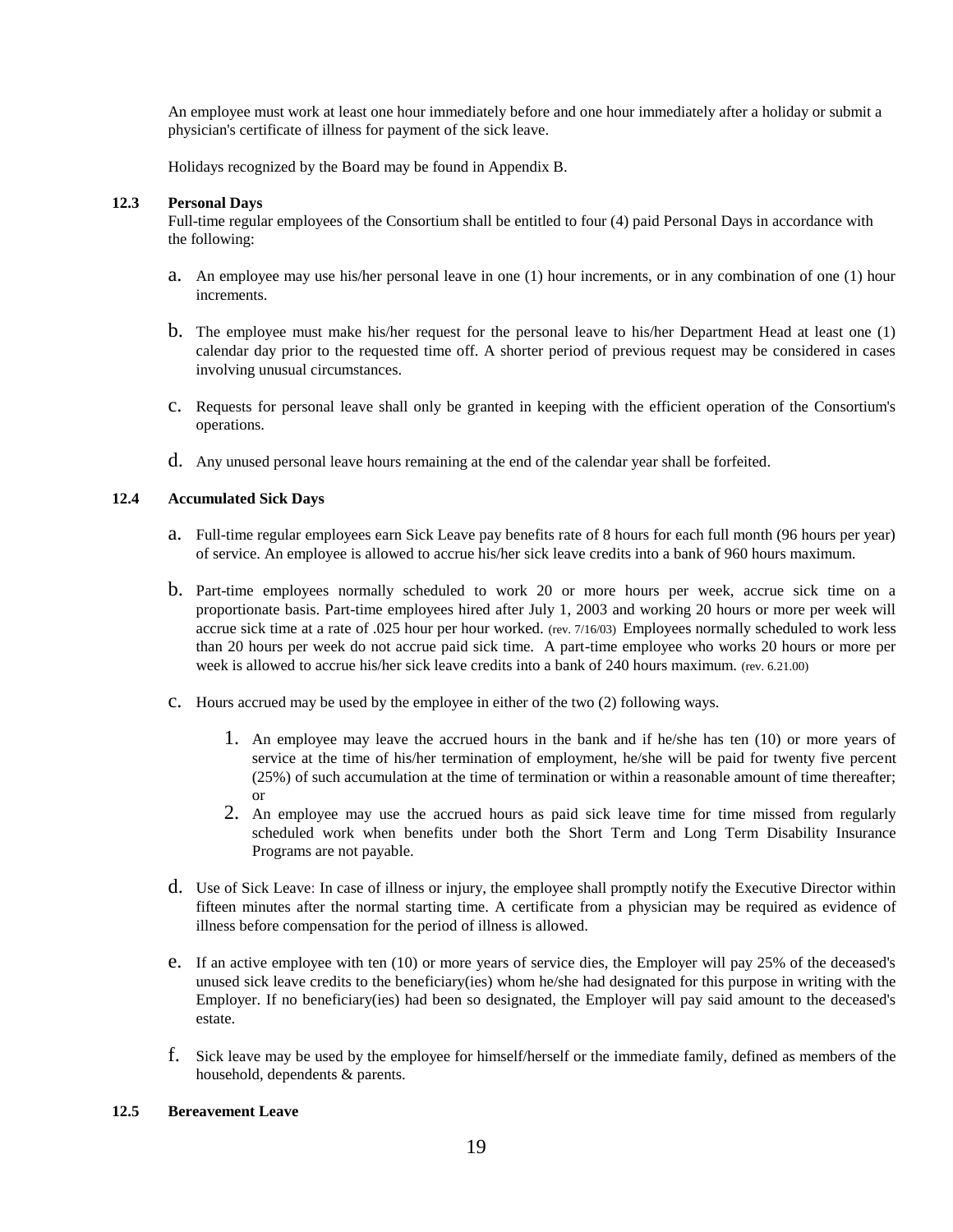In the event of death in the regular full-time employee's immediate family (spouse, child, brother, sister, parent, parent-in-law, grandparent, or significant other), the employee shall be excused without loss of pay on the days which he/she has been scheduled to work, for a period not to exceed three days during the period of time beginning with the day of the death and extending no later than the day after the funeral.

#### **12.6 Military Leave**

An employee who is a member of a military reserve unit or a member of the Michigan National Guard and is ordered to participate in training sessions and/or perform state emergency duty shall be entitled to a leave of absence. All benefits will continue, provided that the leave of absence does not exceed thirty (30) days. During this period the employee shall be paid the difference between his/her military pay and his/her regular pay for the days missed from work and during which the employee was actively engaged in the training and/or emergency activities with the unit provided that appropriate documentation such military service is provided to the Board. Employees should notify the Executive Director of the military obligation as far in advance as possible.

# **12. 7 Jury Duty (revised 4-20-05)**

In the event that a full-time regular employee is drafted for jury duty or when a party defendant in an action originating from performance of his/her work duties or when serving as a non-party witness under subpoena then the employee shall be paid the difference between the jury duty stipend and his/her regular pay.

Part-time employees will not be paid for jury duty, but may be allowed to make up the lost hours with the approval of the Executive Director.

#### **12.8 Leaves of Absence**

Occasionally, for medical, personal, or other reasons, the employee may need to be temporarily released from the duties of the job, but may not wish to submit his/he resignation. Under certain circumstances, the employee may be eligible for an unpaid leave of absence. An unpaid leave of absence may be granted for a minimum of one (1) day and a maximum of six (6) months. If Family and Medical Leave (FMLA) applies, the Consortium requires this leave be applied for and taken concurrently, subject to re-evaluation at the conclusion of such leave. Once exhausted, any differential then available may be applied for as a continuation of unpaid leave.(rev. 4.19.00)

Subject only to the dictates of FMLA, you must apply in writing for an unpaid leave of absence, setting forth the reason for the leave, the date on which you wish the leave to begin and the date on which you will return to active employment with the Consortium.

Unless otherwise expressly required by law, a leave will be granted only when operating conditions at the Consortium permit.

The employee must adhere to all the requirements set forth in the following sections. Failure to do so may result in alterations of the employee's employment status or termination of your employment.

- **a. Approval:** All leaves of absence must be approved by the Executive Director.
- **b. Application:** All leaves of absence shall be without pay. The employee shall generally submit his/her request for leave of absence a minimum of seven (7) calendar days prior to the leave date to the Executive Director who shall have disapproval authority. (rev. 4.19.00)
- **c. Disability Leave:** If an employee has exhausted his/her accumulation of sick leave, he/she may apply for disability leave to cover his/her period of disability. Medical evidence of disability shall be required.
- **d. Military Leave:** The Consortium shall observe the provisions of controlling State or Federal regulations regarding military service veteran's re-employment rights.
- **e. Special Leave:** An employee may request a special leave of absence for any reason not specified elsewhere subject to the approval of the Executive Director.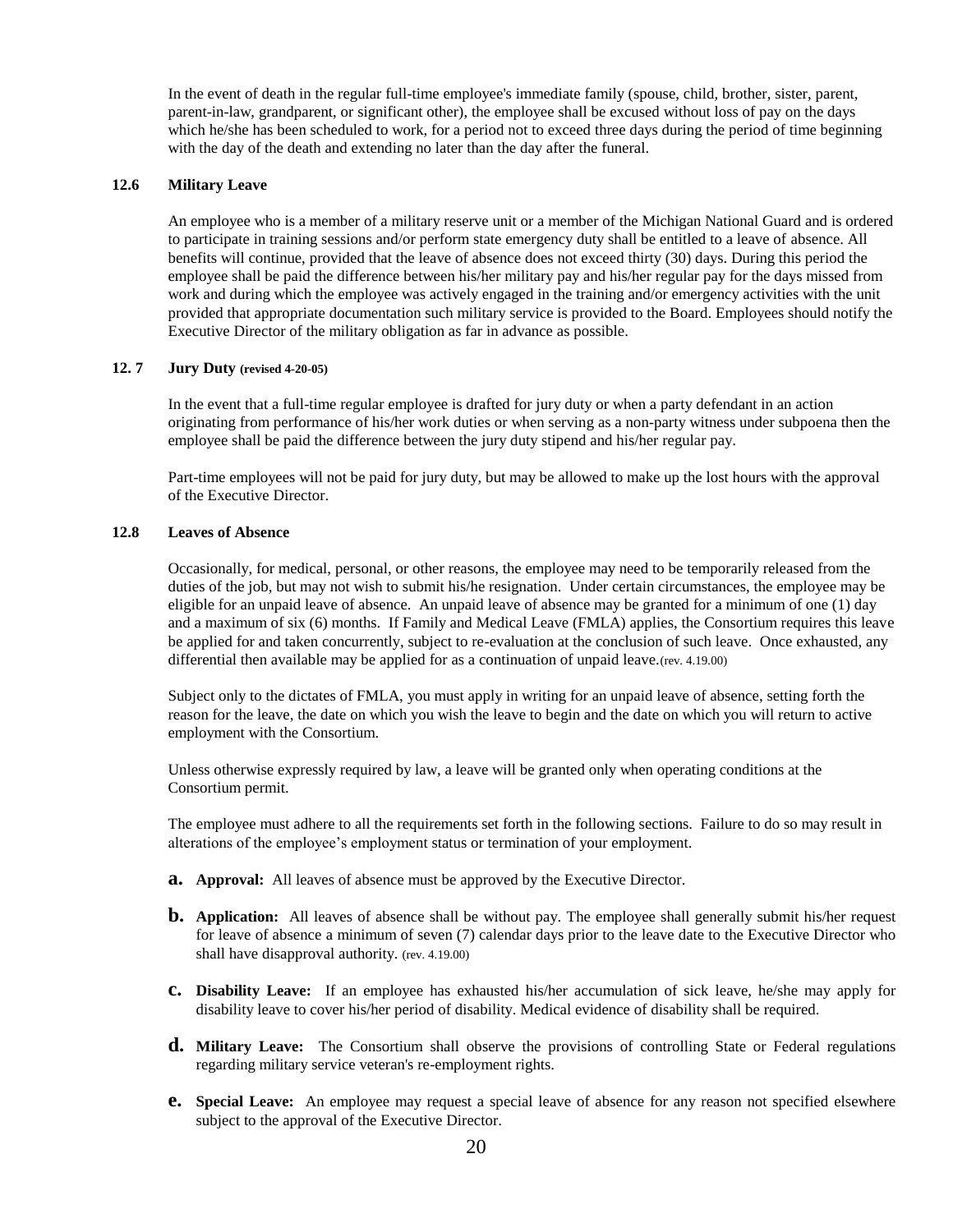- **f. Extension:** An employee may request an extension of a leave of absence in writing to the Executive Director. Approval, if given, will be in writing.
- **g. Benefits:** No benefits shall be earned or accrue to an employee during an unpaid leave of absence.
- **h. Continuous Length of Service** : Time spent on an approved leave of absence up to one year shall be counted towards an employee's continuous length of service.
- **i.** Return From Leave of Absence : When granted a leave of absence, the employee commits himself/herself to returning to work immediately at the end of the leave. If an employee fails to return to work at the expiration of a leave of absence, or approved extensions thereof, the failure to return shall be considered a resignation from Consortium employment. (See Section 3.6 f)

#### **12.9 Family and Medical Leave Act**

As part of its personnel policies, the Consortium adopts and incorporates by reference the language of Title 1 of the Family and Medical Leave Act of 1993, as may be amended from time to time by Congress. The following is a general overview.

a. Eligibility.

All employees who have been employed for at least twelve (12) months and have worked at least 1,250 hours during the twelve months immediately preceding the beginning of requested leave are eligible for a leave of absence under the Family and Medical Leave Act ("FMLA") for up to 12 work weeks in any consecutive 12-month period. Each time an employee takes such a leave, the employee's remaining entitlement would be any balance of the 12 weeks which has not been used during the immediately preceding 12 months.

b. Reasons for Leave.

A leave under this policy ("FMLA Leave") may be taken for any of the following reasons:

- 1. The birth and newborn care of an employee's child;
- 2. The placement of a child with an employee for adoption or foster care;
- 3. In order to care for an employee's spouse, child or parent who has a serious health condition; or
- 4. Because of a serious health condition that renders the employee unable to perform the essential functions of the job.
- c. Serious Health Condition

"Serious health condition" as defined by the law, generally means an illness, injury, impairment of physical or mental condition which involves inpatient care at a medical facility or absence from work for more than three calendar days for an incapacity that requires continuing treatment (or supervision) by a licensed health care provider. According to the FMLA regulations, a "serious health condition" means an illness, injury, impairment, or physical or mental condition that involves one of the following: inpatient care, absence plus treatment, pregnancy, chronic conditions requiring supervision, and multiple treatments for non-chronic conditions.

d. Pay and Benefits During Leave.

FMLA Leave will be unpaid, but the employee's coverage under the Consortium's group health plan will be maintained during the leave with the employee paying the same portion of the cost of such coverage as if the employee were not on leave. Vacation time, sick leave and other paid leaves will not accrue during FMLA leave.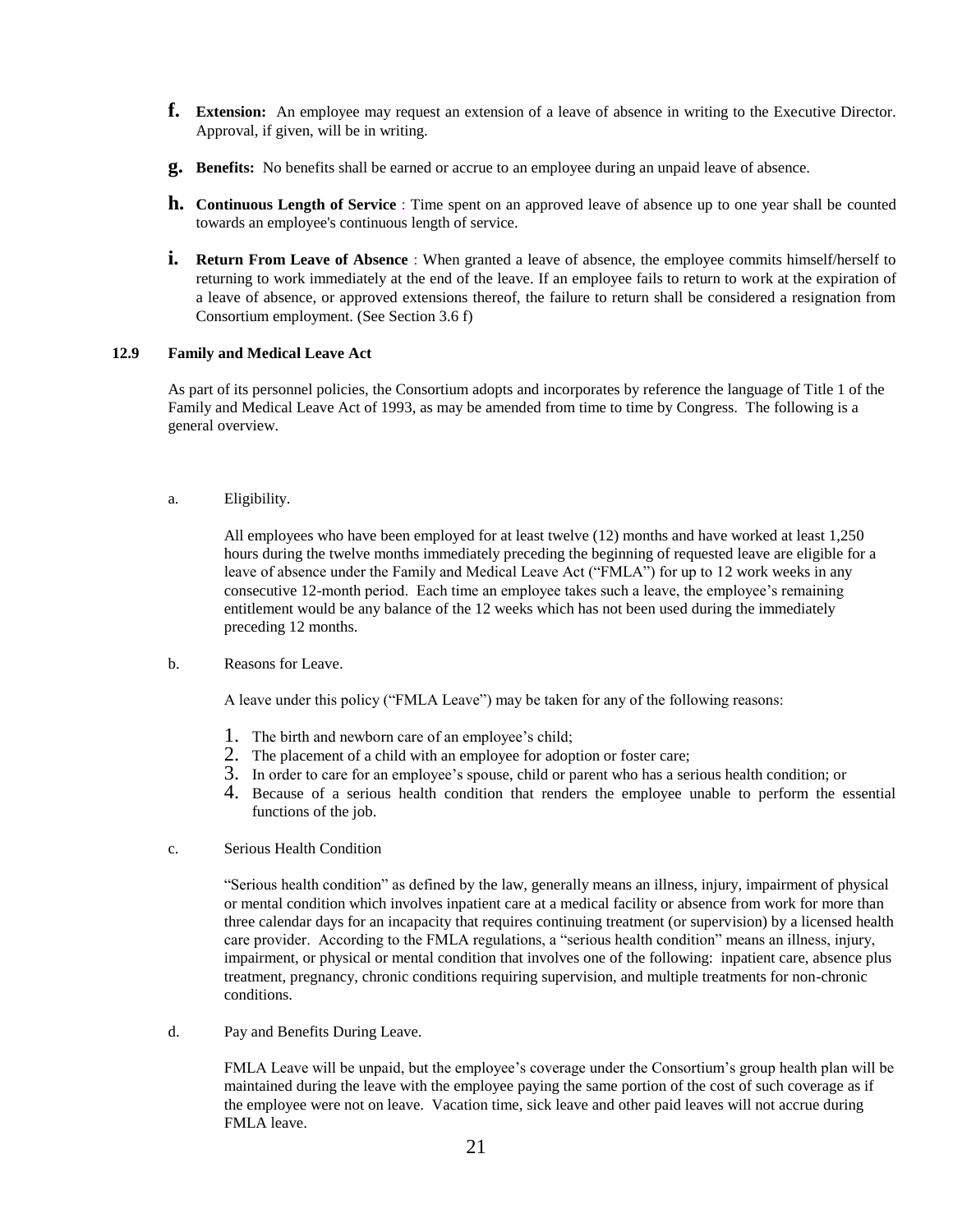# e. Substitution/Use of Paid Leave

In the event of an employee's serious health condition, the Consortium requires that an employee use all accrued sick and personal time and medical leave of absence time according to the Consortium's short term disability policy, for all or part of the FMLA Leave period. If leave is requested because of newborn care, placement of a child, or a family member's serious health condition, the employee will be required to use all accrued vacation time and all accrued sick and personal time for all or part of the FMLA Leave period.

f. Special Rules for Leave for Birth, Adoption or Foster Care Placement.

An employee's entitlement to leave for the birth or placement of a child expires 12 months after the birth or placement.

g. Requests for Leave (see forms section)

Requests for leave must be submitted in writing to the Executive Director. For planned medical treatment or for the birth or placement of a child, requests must be made at least 30 days before the leave is requested to begin. If unforeseen events made 30 days' notice impossible or impractical, then notice must be given within two business days after learning of the need for the leave. In cases of medical emergency, requests for leave must be given in person or by telephone. Failure to give timely notice will cause the beginning of a leave to be delayed.

h. Medical Certification

Requests for leave because of the employee's or a family member's serious health condition must be supported by a licensed health care provider's certification that the employee is unable to perform the essential functions of the employee's job or that the employee is needed to care for a seriously-ill family member. The certification must state the probable duration of the employee's condition, or the estimated period of time during which the employee will be needed to care for the family member. Certification must be provided within 15 calendar days of the request, unless not feasible under the circumstances. Failure to provide timely certification will result in denial of leave until the certification is provided.

i. Second and Third Opinions.

The Consortium reserves the right to require a second medical opinion by an independent physician of choice and, in some cases, a third opinion by a mutually agreeable physician) at the Consortium's expense as a condition to the granting of FMLA Leave based on a serious health condition.

j. Contacts During Leave.

While on FMLA Leave, all contacts required by this policy must be made with the Executive Director. The employee must keep the Consortium informed at least every 14 days regarding the expected length of the employee's leave and when the employee intends to return to work. The Consortium will require recertification by the employee's health care provider every 30 days to support continuation of a leave based on a serious health condition.

k. Intermittent Leave or Reduced Work Schedules.

If medically necessary for an employee's or family member's serious health condition, an employee may take FMLA Leave intermittently or by working part-time. Otherwise, intermittent leave or reduced work schedules are subject to the Consortium's approval.

If leave is taken on an intermittent or reduced work schedule, the Consortium may require the employee to transfer temporarily to an alternative position (with equivalent pay and benefits, but not necessarily the same duties) which better accommodates recurring periods of absence or part-time schedule.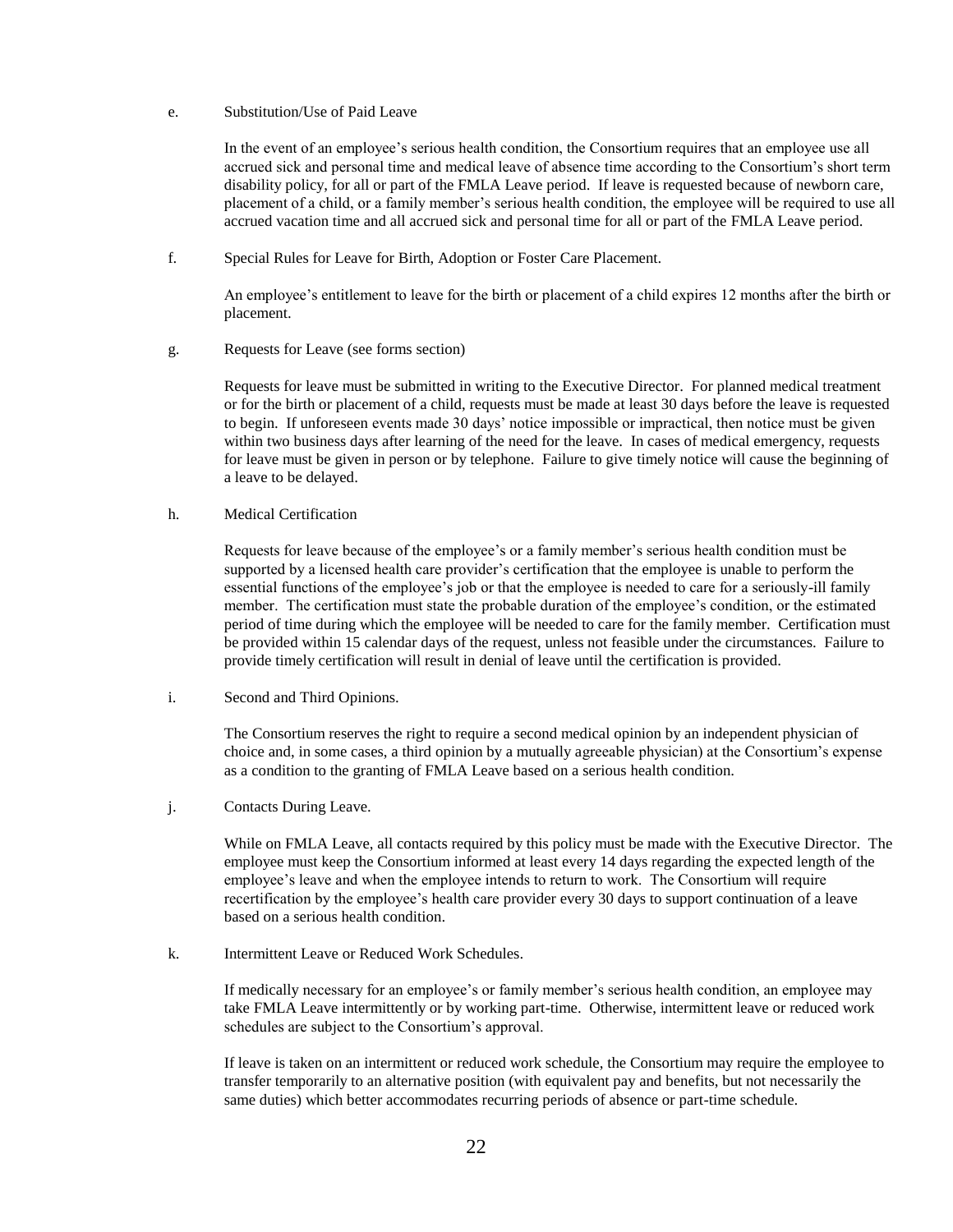# l. Right to Return to Work.

Upon completion of FMLA Leave, the Consortium reserves sole discretion to restore an employee to the position held when the leave began, or to an equivalent position with the same or substantially similar benefits, pay and working conditions. Reinstatement o the same position with the same benefits will not be available if the employee's position or benefits would have been changed or eliminated if the employee had not been on FMLA Leave. In addition, if a salaried employee is among the highest paid ten percent of the Consortium's employees within 75 miles of his or her work site, such an employee may be denied reinstatement if it would impose a substantial economic injury to the Consortium.

m. Return to Work Certification (see forms section).

Before returning to work, an employee who has been on FMLA Leave because of the employee's serious health condition must provide a certification from the employee's licensed health care provider that the employee is able to resume work and perform the essential functions of the job, with or without reasonable accommodation. Reinstatement will be denied until the required certification is provided.

n. Failure to Return to Work.

An employee who fails to return to work within 2 days after expiration of FMLA Leave will be considered a voluntary quit. In addition, the Consortium has the right to recover from the employee the cost of any payments made to maintain the employee's health care coverage during the leave, unless the failure to return to work was due to reasons beyond the employee's control.

# **12.10 Insurance**

### **a. Group Health Insurance**

The Consortium will pay the premium cost for providing each full-time employee and his/her eligible dependents (eligibility as determined by the Carrier's rules), excluding Family Continuation - Dependents ages 19 through 25, with health insurance. Full-time employees hired after July 1, 2005 will be required to pay ten percent of their health insurance premium (rev. 10-19-05).

An employee who desires to have coverage under this plan extended to his/her dependent children ages 19-25 as Family Continuation may do so at his/her own expense. The employee must sign an authorization for a deduction from his/her pay in the amount necessary to pay for Family Continuation coverage.

# **b. Continuation of Premium Payments During Disability Leaves**

The Consortium shall provide health insurance to an employee during the first twelve (12) months of absence as the result of Workers Compensation covered disability, and during the first month of absence due to lay-off and or other disability.

# **c. Continuation after Lay-off**

If an employee is terminated, his/her group health insurance coverage shall continue to be paid by the Consortium until thirty (30) days after the date of layoff, or until the next billing period for the premium on the health insurance, whichever is the least amount of time. Thereafter, continuation under group health insurance for the employee and/or for his/her dependents shall be in accordance with government COBRA regulations.

# **d. Continuation after Termination**

If an employee is terminated, continuation under group health insurance for the employee and/or his/her dependents shall be in accordance with government COBRA regulations.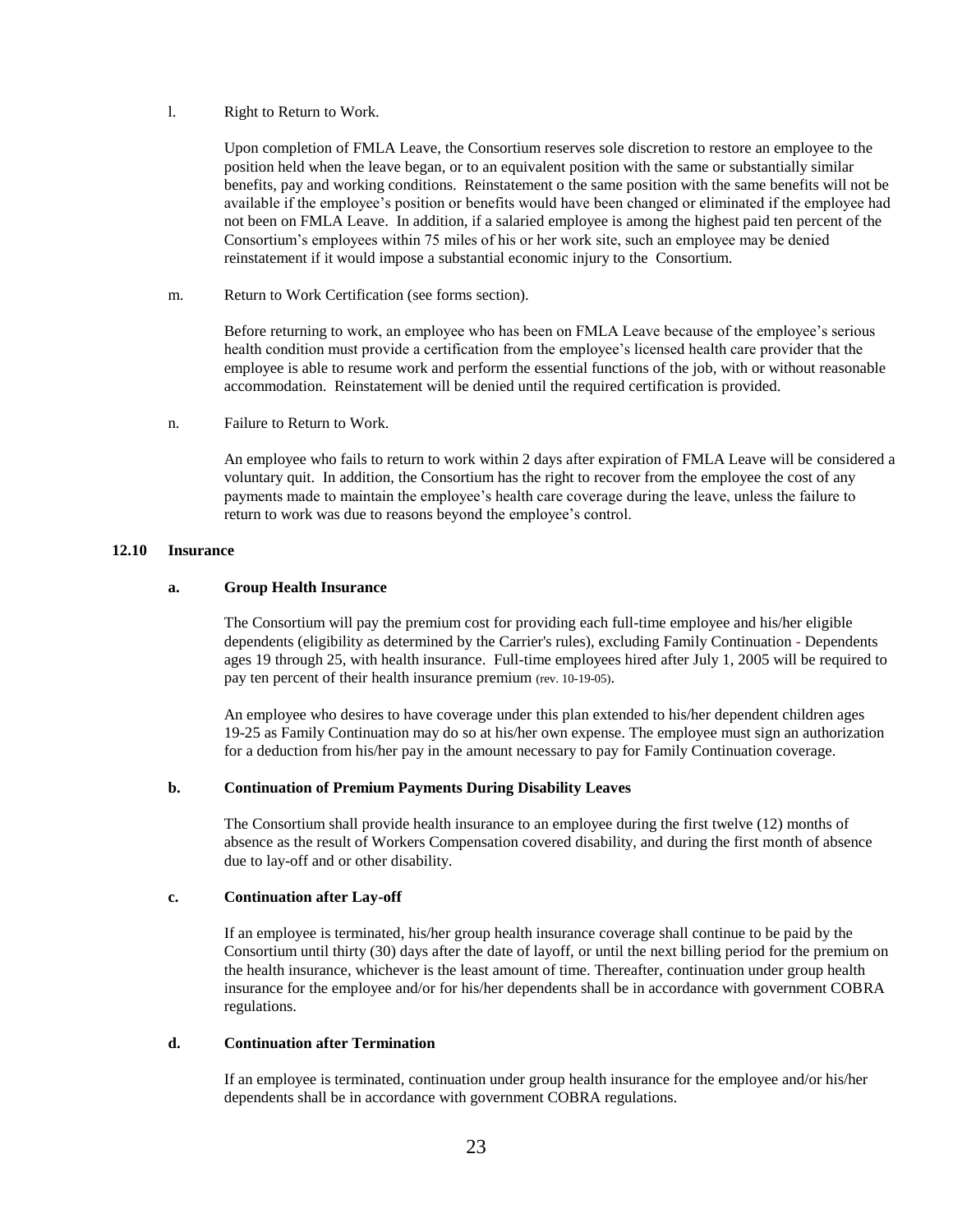# **f. Short Term Disability Insurance Benefit.**

The employer shall provide each full-time employee with Short Term disability insurance coverage for up to 26 weeks when that employee is unable to perform his/her work due to non-Worker's Compensated connected disability. The benefit commences with the 1st day of absence due to accident, and the 8th day due to illness. An employee may not receive this benefit and any accrued sick leave pay concurrently. Fulltime employees hired after July 1, 2005 will not receive short term disability insurance (10-19-05).

# **g. Long Term Disability Insurance Benefit.**

The employer shall provide each full-time employee with Long Term Disability insurance coverage after a 180 day elimination period up to age 65 to the employee when he/she is out of work and unable to perform his/her job because of a non Workers Compensated disability. The benefit commences with the 181<sup>st</sup> day of absence due to the disability. An employee may not receive this benefit and sick leave pay concurrently.

# **h. Life Insurance**

The employer shall provide each full-time employee with group term life insurance. The coverage shall be two times annual earnings to a maximum benefit of \$100,000 with accidental death and dismemberment provided at two times annual earnings to a maximum of \$100,000. (10-19-05)

### **12.11 Worker's Compensation Insurance**

All employees are covered by Worker's Compensation for disability or death as a result of accidental injuries or occupational diseases suffered in the course of employment. All injuries, even minor ones, must be immediately reported to the employee's immediate supervisor and an injury report submitted to the Executive Director.

### **12.12 Retirement/Pension**

A retirement/pension plan is available to all full-time regular employees through TIAA-CREF. There is no mandatory contribution required of the employee. The employer will contribute 12% of the employees' salaries. For full-time employees hired after July 1, 2005, the VLC will contribute 10% of the employee's salary (rev.10-19-05). A document of the complete plan is on file at the Consortium.

# **12.13 Staff room**

Employees are provided with a staff room, which may be used for lunch, or rest breaks and are required to maintain same in a clean and sanitary condition.

# **12.14 Suggestions**

Employees who have suggestions for improving the policies, procedures or operations of the Consortium may submit those suggestions in writing to the Executive Director. If these suggestions have been considered before or cannot be implemented for some reason, these will be explained to the employee. If the suggestion for improving the procedures in the Consortium is implemented, this will be noted in the employee's personnel file and the Board will be made aware of his/her contribution.

# **12.15 Publications**

The Consortium will pay for subscriptions to periodicals and for the purchase of books related to the employee's work if it is determined that such publications will contribute to the employee's knowledge and ability to perform the job. The material shall become the property of the Consortium.

#### **12.16 Training**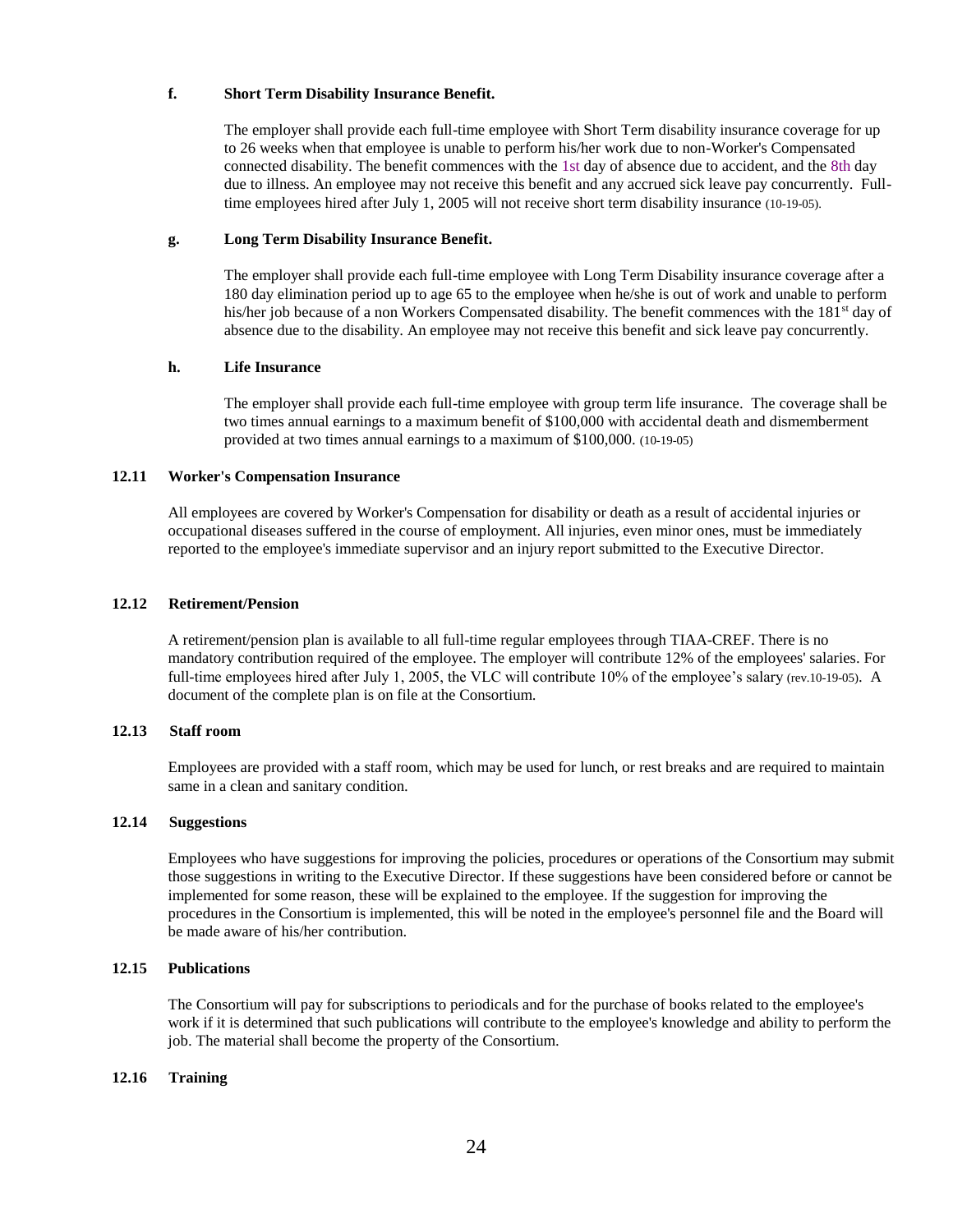The Consortium may at its discretion pay for workshops, seminars, and other training, determined that such training will contribute to the employee's knowledge and ability to perform the job. Request must be submitted in writing to the Executive Director.

# **12.17 Legal Proceedings**

The employee agrees not to commence any action or suit relating to his/her employment with the Consortium more than six months after the date of termination of such employment, and to waive any statute of limitation to the contrary.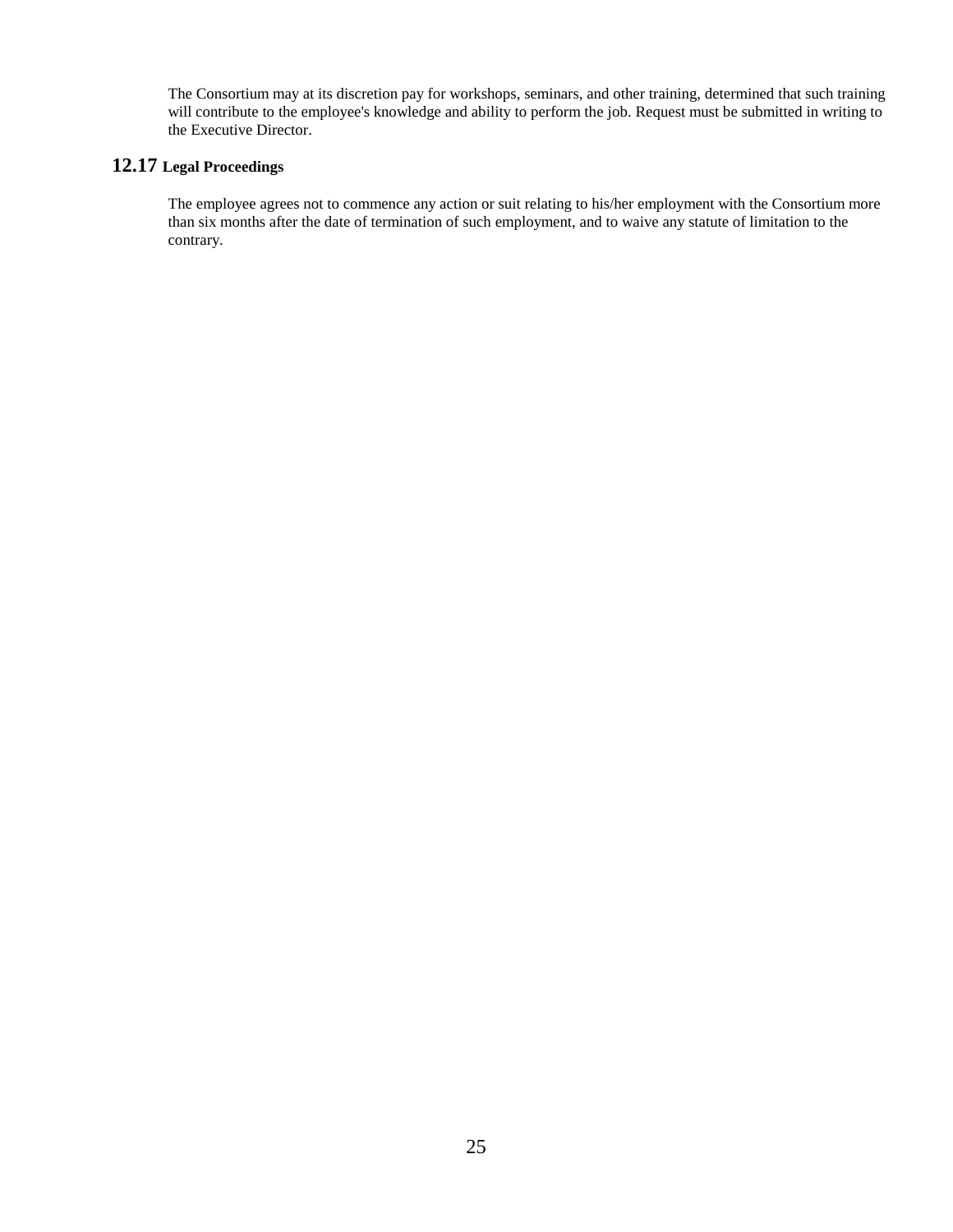# **Appendix A**

# **NOTICE TO JOB APPLICANTS**

You are hereby notified and advised that, in accordance with the Michigan Handicapper's Act, you have 182 calendar days from this date to notify the Valley Library Consortium Board in writing of any accommodation that you would need as the result of any physical handicap that you have in order to perform the job duties of the position for which you are applying.

A handicap includes :

- a. A physical or mental condition which is the result of disease, injury, congenital condition of birth, or functional disorder if it substantially limits one or more of your major life activities and which is unrelated to your ability to perform the duties of a particular job or is unrelated to your qualifications for employment or promotion;
- b. A history of such a physical or mental condition; or
- c. The condition of being regarded as having such a physical or mental condition.

A handicap does not include :

- a. A physical or mental condition caused by your current illegal use of a controlled substance; or
- b. A physical or mental condition caused by your use of an alcoholic beverage if that condition prevents you from performing the duties of your job.

A handicap is unrelated to an individual's ability if, with or without accommodation, the handicap does not prevent the individual from performing the duties of a particular job or position.

If you have a handicap, you are required to establish that you have made a written request for the accommodation within 182 days from this date, and that you could perform the duties of the position being applied for with that accommodation.

This notice is given to you on and a copy with your signature on it is being filed along with your employment application.

Signature of Applicant Witnessed

Date Date Date Date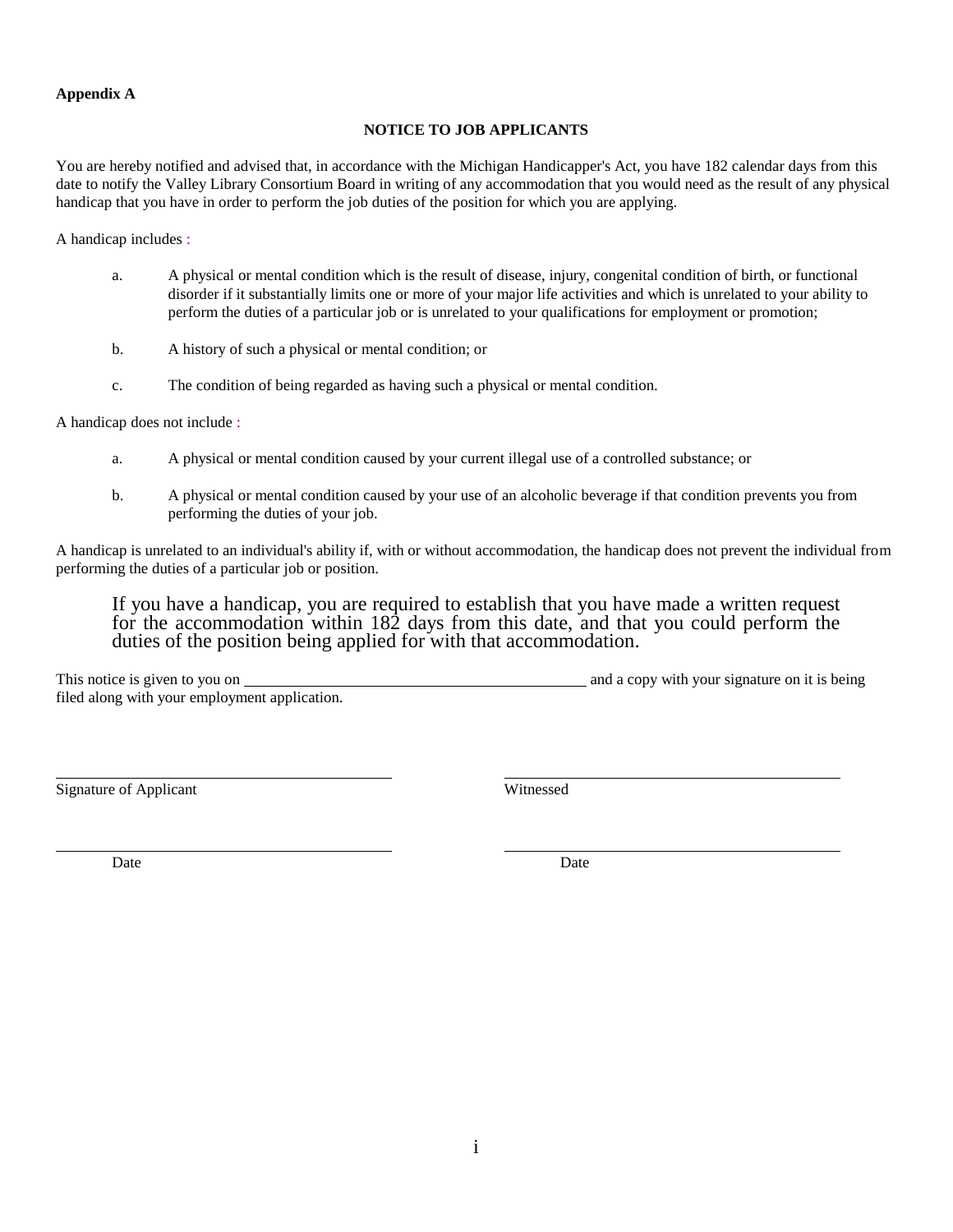# **Appendix B**

#### **HOLIDAYS**

The following are designated holidays:

July 4

Labor Day (First Monday in September)

Thanksgiving Day (Fourth Thursday in November)

Day before Christmas

Christmas Day (December 25)

New Year's Eve

New Year's Day

Memorial Day (Monday)

When any holiday falls on a Saturday, the holiday is observed on the preceding Friday; when any of the holidays falls on a Sunday, the Monday following will be observed as the holiday.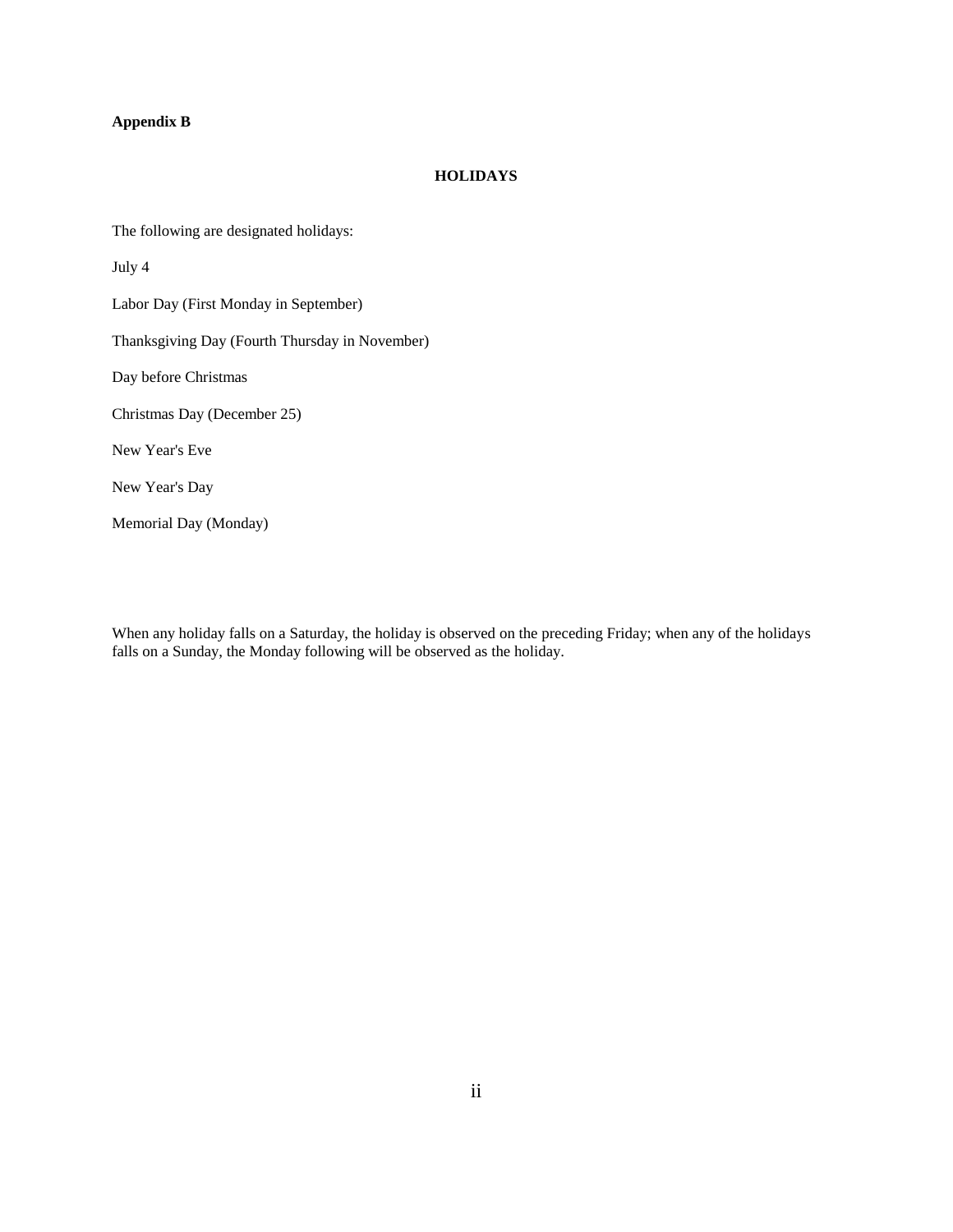## **Appendix C**

#### **RECEIPT**

I,  $\alpha$  , acknowledge receipt of the Valley Library Consortium Personnel Policies and Procedures Manual. I have read the Manual and agree to be bound by the rules and regulations contained in the manual as well as by the rules, regulations and policies that may be established in the future. I also understand that the Consortium has the right to change its policies, procedures and working conditions without prior notice to me or other employees.

I understand and agree that nothing contained in the Manual, employment application or any other of the Consortium's rules, regulations, policies or practices should be interpreted or construed as conferring employment for a specific term or as an employment contract. I further understand and agree that my employment is terminable at will so that both the Consortium and I each have the right to discontinue the employment relationship at any time and for any or no reason whatsoever, with or without cause and with or without any prior notice or warning except as otherwise expressly provided by law.

I further understand that it is my responsibility to familiarize myself with all information in this Manual. I also understand that I may and should ask the Executive Director to clarify any information in this manual that I do not understand. I acknowledge that this Manual supersedes all prior manuals which I might have received and that any oral or written statements or promises to the contrary are disavowed by the Consortium.

Name of Employee

Signature of Employee

Date